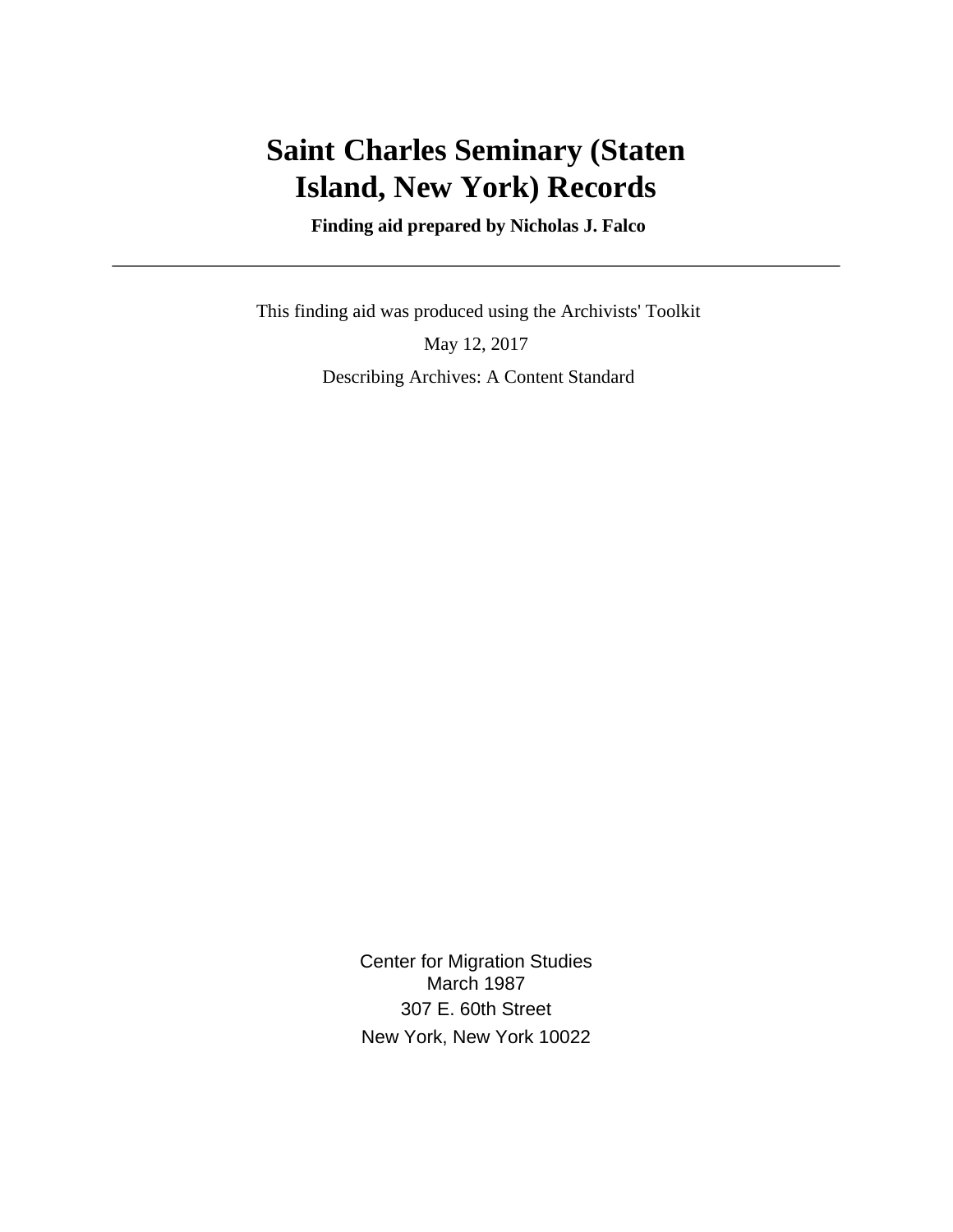# **Table of Contents**

| Bishop John Baptist Scalabrini Biography, Father to the Immigrants, by Icilio Felici12 |
|----------------------------------------------------------------------------------------|
|                                                                                        |
|                                                                                        |
|                                                                                        |
|                                                                                        |
|                                                                                        |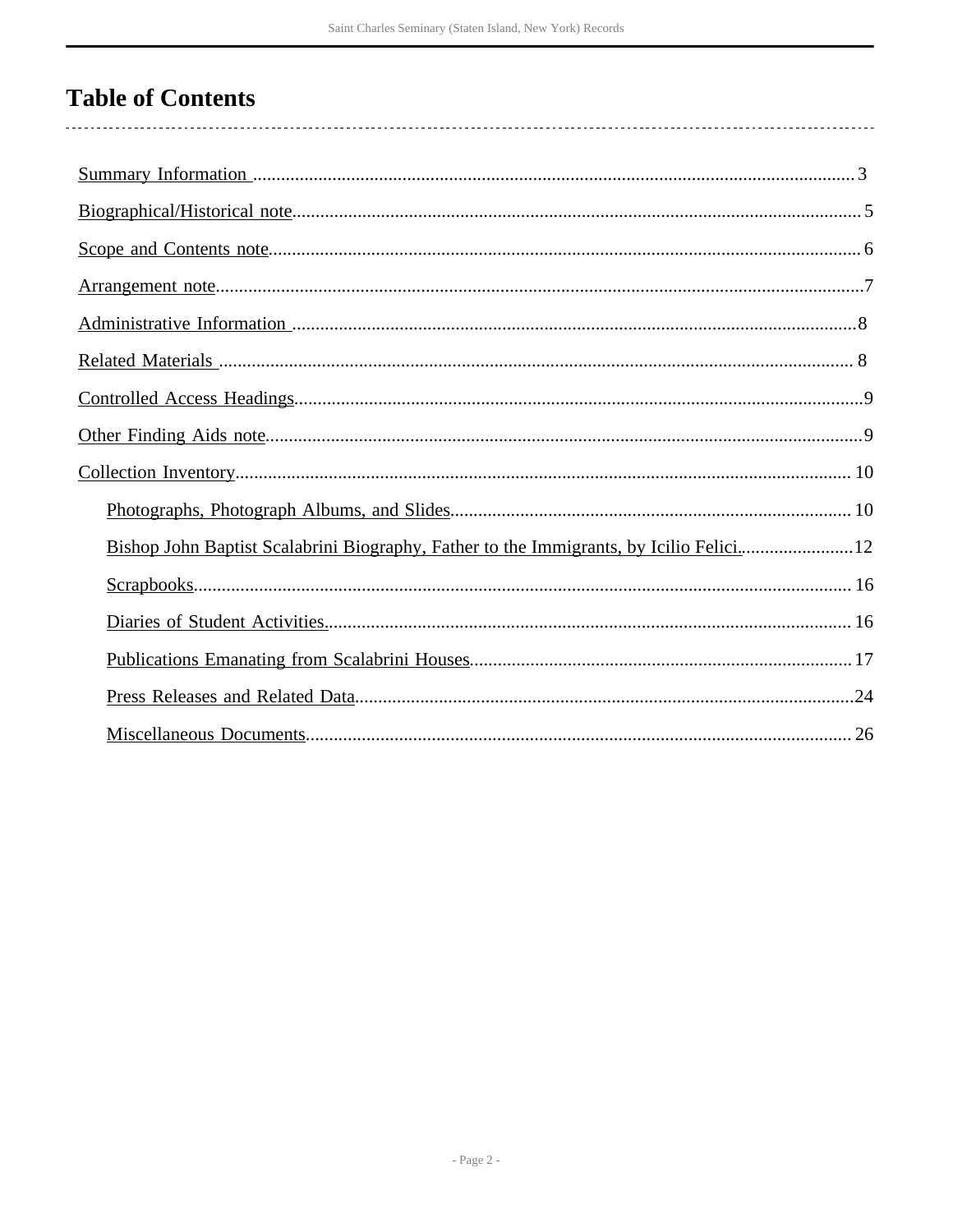# <span id="page-2-0"></span>**Summary Information**

| <b>Repository</b>                                                                  | <b>Center for Migration Studies</b>                                                                                                                                                                                                                                                                                                                                                                                                                                                                                                                                                                                                                                                                                                                                                                                        |  |  |
|------------------------------------------------------------------------------------|----------------------------------------------------------------------------------------------------------------------------------------------------------------------------------------------------------------------------------------------------------------------------------------------------------------------------------------------------------------------------------------------------------------------------------------------------------------------------------------------------------------------------------------------------------------------------------------------------------------------------------------------------------------------------------------------------------------------------------------------------------------------------------------------------------------------------|--|--|
| <b>Title</b>                                                                       | Saint Charles Seminary (Staten Island, New York) Records                                                                                                                                                                                                                                                                                                                                                                                                                                                                                                                                                                                                                                                                                                                                                                   |  |  |
| <b>Date</b>                                                                        | 1950-1977                                                                                                                                                                                                                                                                                                                                                                                                                                                                                                                                                                                                                                                                                                                                                                                                                  |  |  |
| <b>Extent</b>                                                                      | 13.0 Linear feet 3 bankers' boxes and 20 document boxes                                                                                                                                                                                                                                                                                                                                                                                                                                                                                                                                                                                                                                                                                                                                                                    |  |  |
| <b>General Physical</b><br><b>Description note</b>                                 | 3 bankers boxes and 20 document boxes                                                                                                                                                                                                                                                                                                                                                                                                                                                                                                                                                                                                                                                                                                                                                                                      |  |  |
| <b>Location note</b>                                                               | CMS.063 is housed at the Provincial House of the Saint Charles Province<br>of the Society of Saint Charles-Scalabrinians, 27 Carmine Street, New<br>York, New York 10014.                                                                                                                                                                                                                                                                                                                                                                                                                                                                                                                                                                                                                                                  |  |  |
| Language                                                                           | English                                                                                                                                                                                                                                                                                                                                                                                                                                                                                                                                                                                                                                                                                                                                                                                                                    |  |  |
| Language of Materials note CMS.063 is in English with some Italian and some Latin. |                                                                                                                                                                                                                                                                                                                                                                                                                                                                                                                                                                                                                                                                                                                                                                                                                            |  |  |
| <b>Abstract</b>                                                                    | CMS.063 documents activities at Saint Charles Seminary, training ground<br>for men entering the Pious Society of Saint Charles-Scalabrinians, a<br>congregation of male religious providing pastoral care to migrants and<br>refugees. The documents cover the academic, spiritual and recreational<br>life at the seminary from its founding in 1948 until the training of<br>seminarians shifted to other facilities in the mid 1970s. Because the<br>seminary was housed in a large building that it occupied for a long<br>time, the collection also includes items related to other aspects of the<br>history of the Scalabrini Fathers in the early twentieth century. Types<br>of documents include books, correspondence, newspaper clippings,<br>pamphlets, periodical issues, photographs, and printed ephemera. |  |  |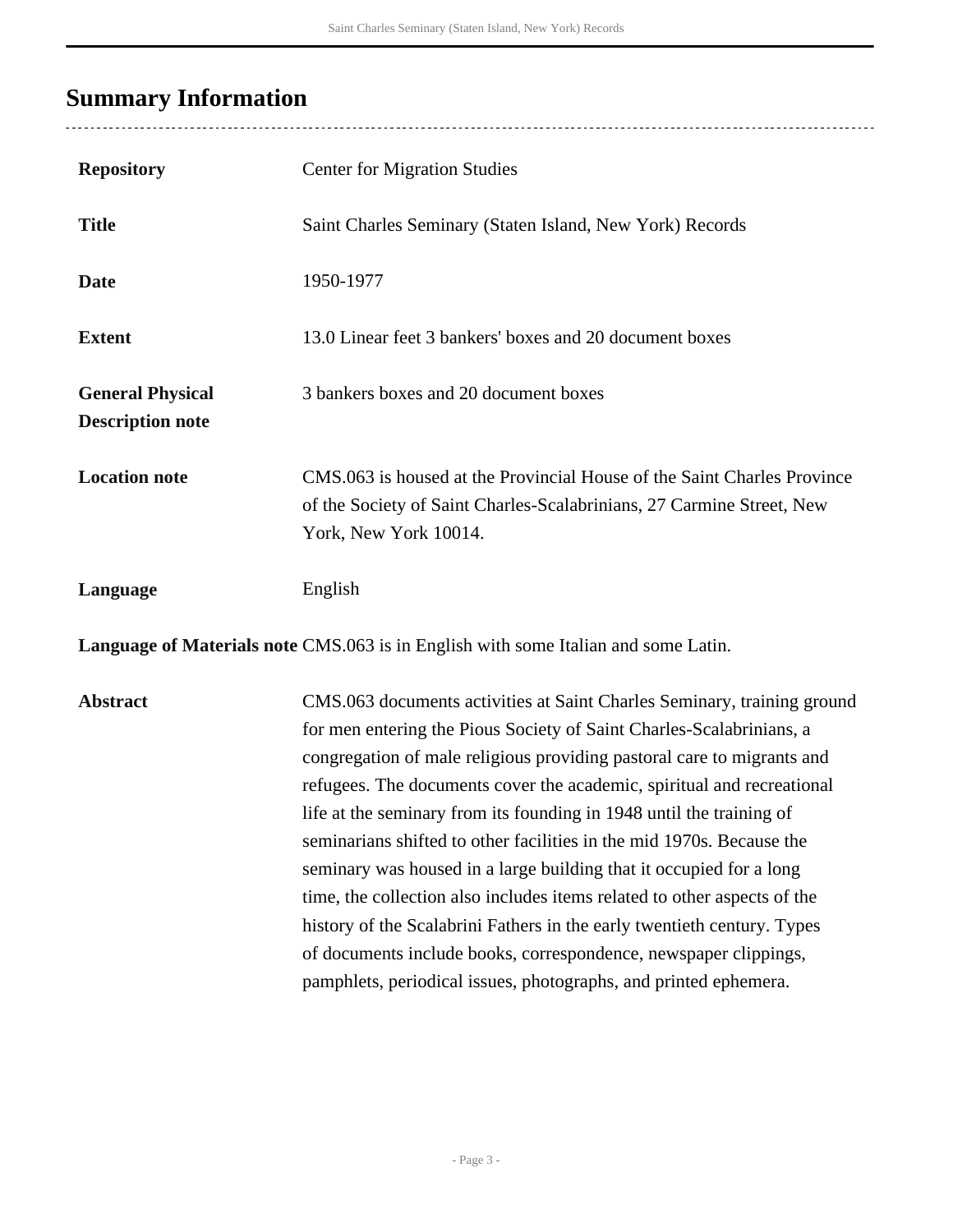### **Preferred Citation note**

Center for Migration Studies of New York; Saint Charles Seminary Records (CMS.063); Box; Folder.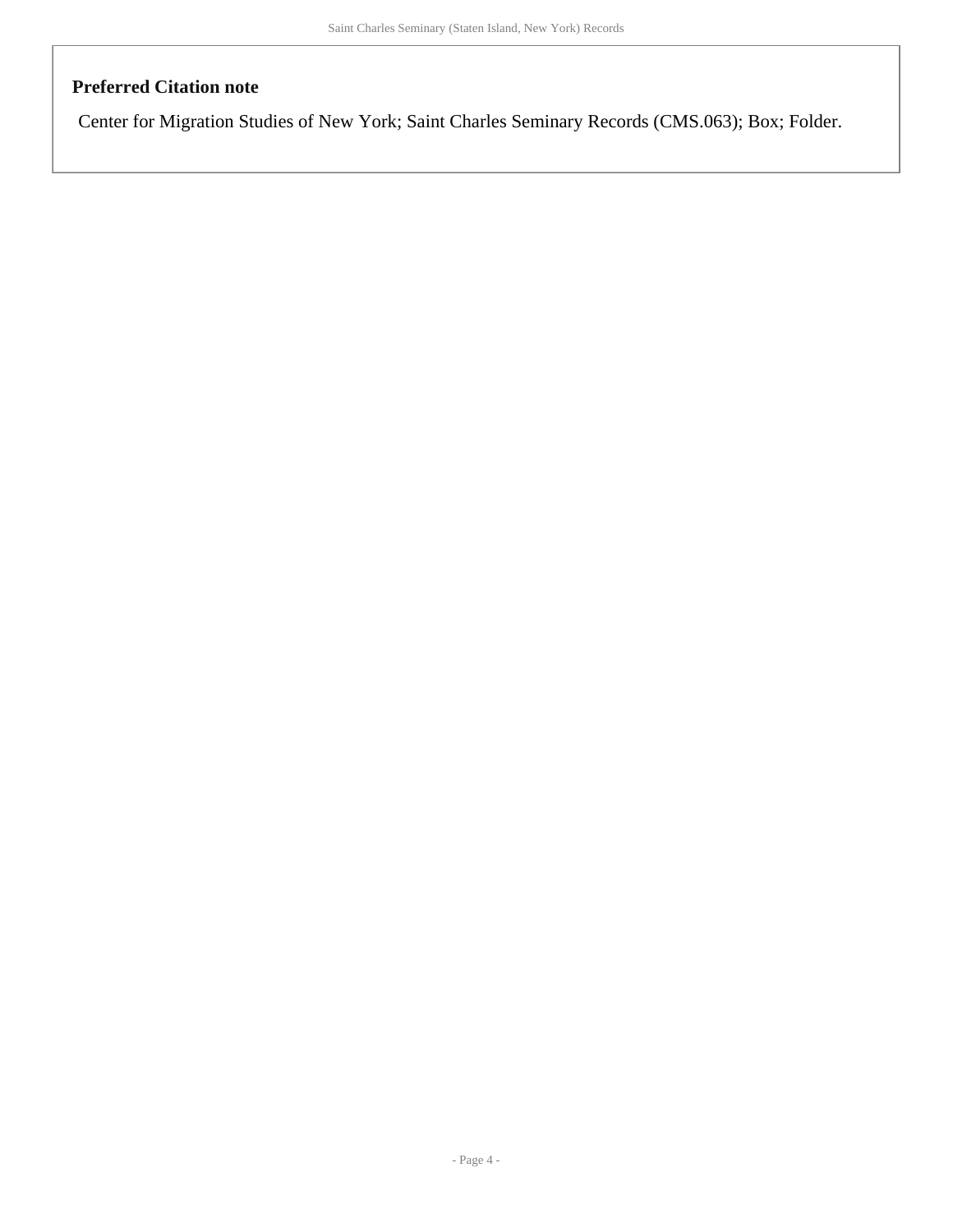## <span id="page-4-0"></span>**Biographical/Historical note**

Saint Charles Seminary was an educational instituiton of the Society of Saint Charles-Scalabrinians, a congregation of male religious founded in Piacenza, Emilia-Romagna, Italy, in 1887 to minister to migrants, in transit and in their new homes. Its earliest members were recruited from among ordained clergy by the congregation's founder, receiving a brief formation at the motherhouse in Piacenza before being assigned to the mission field. In 1930, the Scalabrini Fathers in the Province of Saint John the Baptist, which covered the western half of the United States, opened their Sacred Heart Seminary, which accepted high school graduates for training for both membership in the congregation and the priesthood. The Saint Charles Province, which covered the eastern half of the United States, moved to do the same.

In 1948, the Saint Charles Province purchased the Flagg Estate at 209 Flagg Place on Staten Island. The estate had been built in 1901 by architect Ernest Flagg as a country retreat for himself, his wife, who had been born Margaret Bonner of Dongan Hills, Staten Island, and whose family owned at least some of the property on which the estate was set. Flagg died in 1947; at that point the Flagg's daughter Elizabeth had married, and her two daughters were in the later years of their schooling, so the widow sold the property and, for a time, lived in one of the smaller houses on it that Flagg had built as models for potential clients. The Saint Charles Province began recruiting young men, mostly from parishes the Scalabrini Fathers staffed, and accepting transfers from Sacred Heart.

The seminary opened in the fall of 1948 with a full complement of facilities: living space for the seminarians, the Scalabrini Fathers who provided intellectual training and spiritual formation, and a staff of Sisters of Saint Charles, Scalabrinian nuns, who ran the household. The seminarians were expected to help with the work in and around the house, to attend classes and spend some personal time in study, to participate in communal prayer life and to maintain a personal spiritual life, to join in volunteer work such as catechizing students at nearby Saint Ann's parish, and to enjoy themselves on their spacious property. In 1958, the Flaggs' formal garden was razed to create space for an additional wing to the building to add classrooms, offices and bedrooms. In 1960 the Scalabrini Fathers were gifted with property in Cornwall, New York, which they used for a novitiate, or the first stage in training for the religious order, leaving the young men who had advanced to preparing for their final vows and for the priesthood to study at Saint Charles. In April 1967 the provincial leadership was pleased to learn that the New York City Landmarks Preservatin Commission had designated 209 Flagg Place a city landmark.

By the mid 1970s, vocations from the United States had dropped, and standards for seminary training had changed to focus more on keeping the seminaries near the parishes and the people they were learning to serve. Saint Charles ceased to function as a seminary. By then, however, the building had begun to provide space for the Center for Migration Studies, a mission of the province dedicated to collecting and disseminating information on human international migration to support best practices in the care of immigrants and refugees. The Scalabrini Fathers also used the building to generate income, renting space for parties, fundraisers and wedding rehearsals and dinners. The province also realized income from sale of a portion of the property for development as upper-income housing. In 1983, the New York City Landmarks Preservation Commission designated the front-lawn landscaping a landmark, preventing further divisions of the land.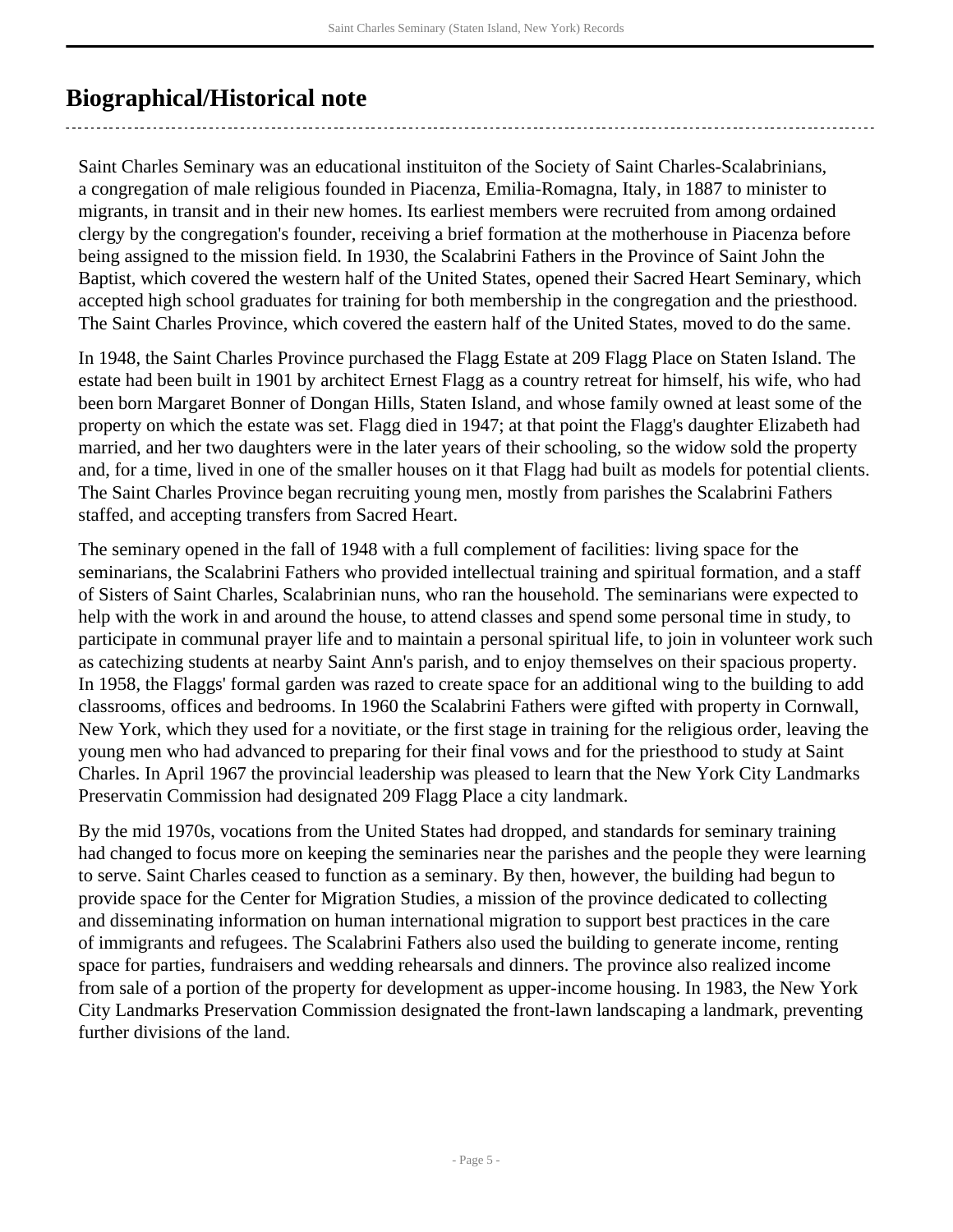In 2005, the executive staff of CMS was moved to Manhattan to facilitate contact with other individuals and organizations involved in migrant care. In 2009 the archives followed suit. The former Saint Charles Seminary was emptied of its contents.

During the time the Scalabrini Fathers were in residence there, the property was occasionally referred to as "Stone Court," the Flaggs' name for it. It was also known as "209 Flagg Place," after its address, and as "the Flagg Estate," after its previous owners. Long after it ceased being a seminary, it retained the designation "Saint Charles Seminary" on local maps.

## <span id="page-5-0"></span>**Scope and Contents note**

CMS.063 documents activities at Saint Charles Seminary betwen its opening in 1948 and the end of its use as a seminary in the mid 1970s. As the seminary was a residential educational institution for an order of priests, its activities were manifold. The adminstration, faculty, students and a staff of sisters resided on the property, in separate parts of the same structure. Young men attended classes, studied, took their meals and recreation, helped clean the house and tend the property, participated in communal prayers and sought out space for personal spiritual life. Clergy teaching on the faculty or assigned to administrative duty joined the young men for prayers, meals, and some recreation, and also maintained offices. The nuns planted gardens, cooked, cleaned, laundered, sewed, maintained the chapel, kept up with the seasonal decorations, and also pursued their own spiritual lives.

These activies are documented to different degrees and in different ways. Perhaps the richest documentaion may be found among the photographs, some of which are arranged into albums to provide context, the scrapbooks, and the yearbooks. Each academic year during the 1950s, two seminaries were chosen to keep the house diary, and so for much of that time there is a day-to-day record of activities. Therer is also a collection of press releases that give some idea of events at the seminary.

The young men at the seminary were being "formed" as members of the Society of Saint Charles-Scalabrinans, that is, imbued with the Scalabrinians' sense of themselves and their mission. Also, the seminary had a library. For both these reasons, the seminary became the repository of publications regarding the founder and the Scalabrini community. CMS.063 contains one series of publications concerning Scalabrini and another of publications concerning the congregation and its works.

Saint Charles Seminary was perhaps the largest property the Saint Charles Province owned; most of the fathers served in parishes that were the property of the sees in which they were located. Also, the seminary had in residence a corps of young men available to assist with clerical work. Thus, CMS.063 documents Scalabrinian activities that have little to do with the seminary. An example of that is the Series devoted to marketing Father to the Immigrants, a biography of the founder written in Italian by Icilio Felici and translated into English and published in 1955. There is also a set of press releases that were probably received by the seminary rather than being issues from it, as they describe events in the province but not at Saint Charles.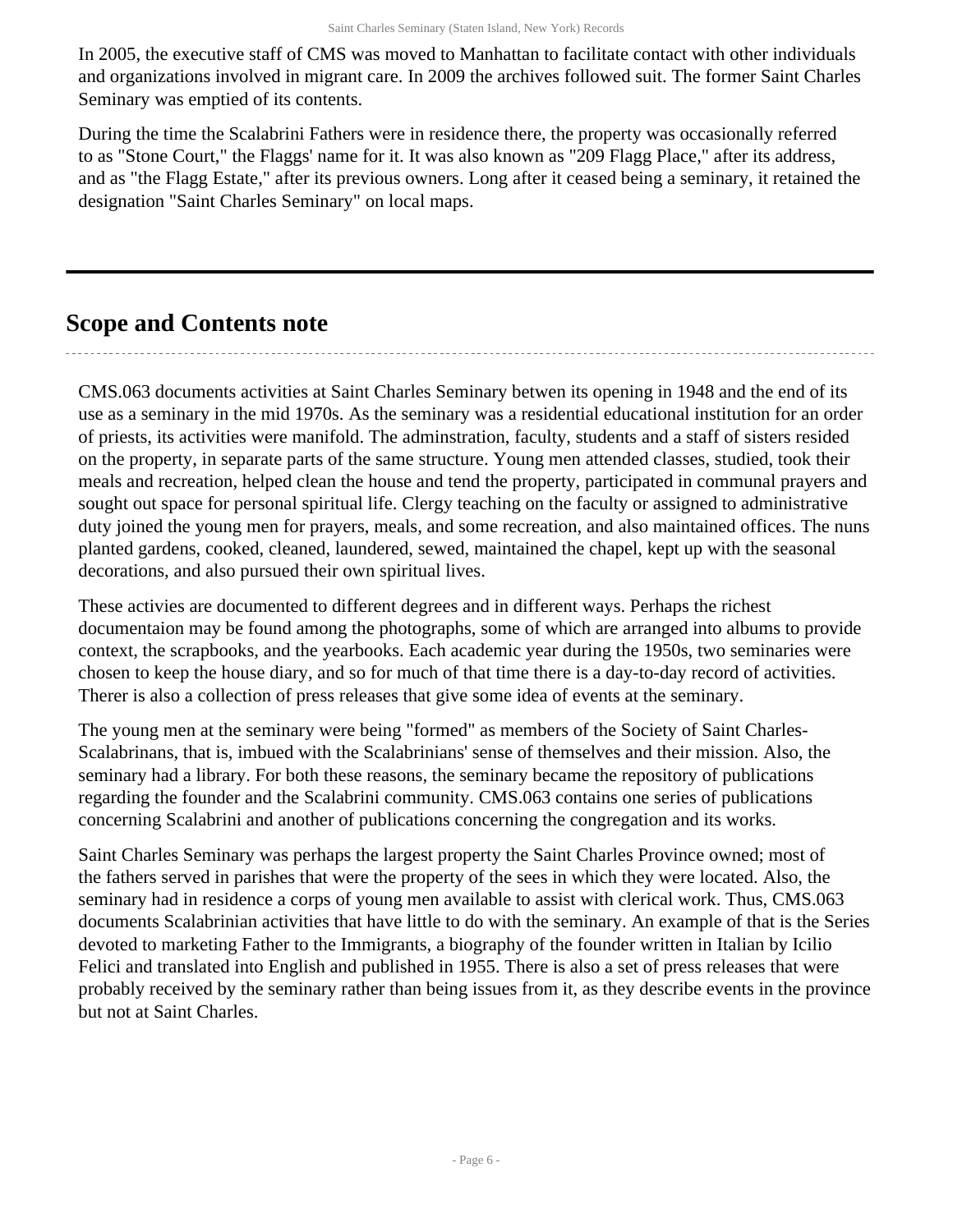Saint Charles Seminary was one of many institutions of its time, and can add to what is kown about the training of young men for the priesthood and religious life in the generation after World War II. As the Scalabrini Fathers were founded in Italy and started their mission among Italian immigrants, CMS.063 can add to what is known about the development of the Italian American community in the late twentieth century. Saint Charles Seminary was also part of the community of Staten Island, and the collection documents to some degree how it functioned among the residence, businesses, other institutions in its Todt Hill neighborhood. Similarly, through the images of the young men going about their daily activities one can deduce the activities of the sisters and priests who worked to educate them and to insure their comfort while in residence at Saint Charles.

### <span id="page-6-0"></span>**Arrangement note**

- CMS is arranged in seven Series, three of which have Sub-series:
- I. Photographs, Photograph Albums and Slides
- A. Photograph Albums
- B. Loose Photographs
- C. Slides
- II. Scrapbooks
- III. Diaries of Student Activities
- IV. Icilio Felici, Bishop John Baptist Scalabrini: Father To the Immigrants
- A. Newspapers
- B. Periodicals
- C. Letters
- V. Publications Emanating from Scalabrini Houses
- A. Publications Issues by Scalabrini headquarters in Italy to Their Membership
- B. Biographies and Studies on the Life of Bishop John Baptist Scalabrini
- C. Writings by Bishop John Baptist Scalabrini
- D. Yearbooks, Newsletters, Journals and Other Publications
- E. Miscellaneous Publications
- VI. Press Releases and Related Data.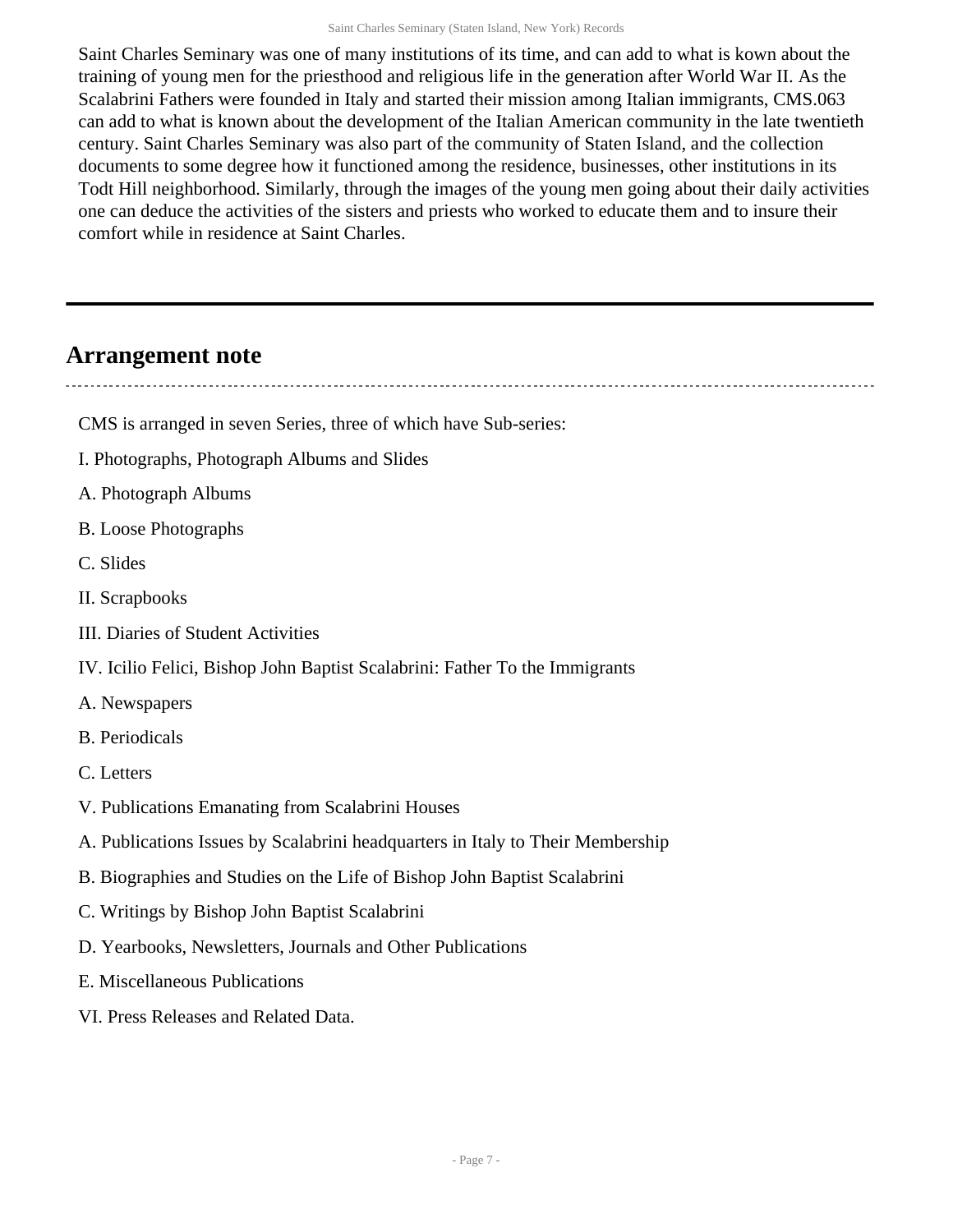## <span id="page-7-0"></span>**Administrative Information**

#### **Publication Information**

Center for Migration Studies March 1987

#### **Conditions Governing Access note**

Open to researchers by appointment.

#### **Conditions Governing Use note**

Copyright is owned by the Center for Migration Studies. Permission to publish materials must be requested before use.

#### **Immediate Source of Acquisition note**

CMS.063 was deposited by the faculty and staff of the Saint Charles Seminary, which shared space with the Center for Migration Studies during the 1970s, and by the provincial staff of the Saint Charles Province of the Society of Saint Charles-Scalabrinians.

#### **Processing Information note**

Archivist Nicholas J. Falco processed CMS.063 is March 1987. In May 2017 an unpdated finding aid was prepared according to the procedures outlined in "Describing Archives: A Content Standard" using Archivists' Toolkit.

## <span id="page-7-1"></span>**Related Materials**

#### **Related Archival Materials note**

CMS 001, 001A and 001B, American Committee for Italian Migration Records

CMS 002, 002A, Italian American Labor Collection

CMS 009, Giuseppe Zappulla Papers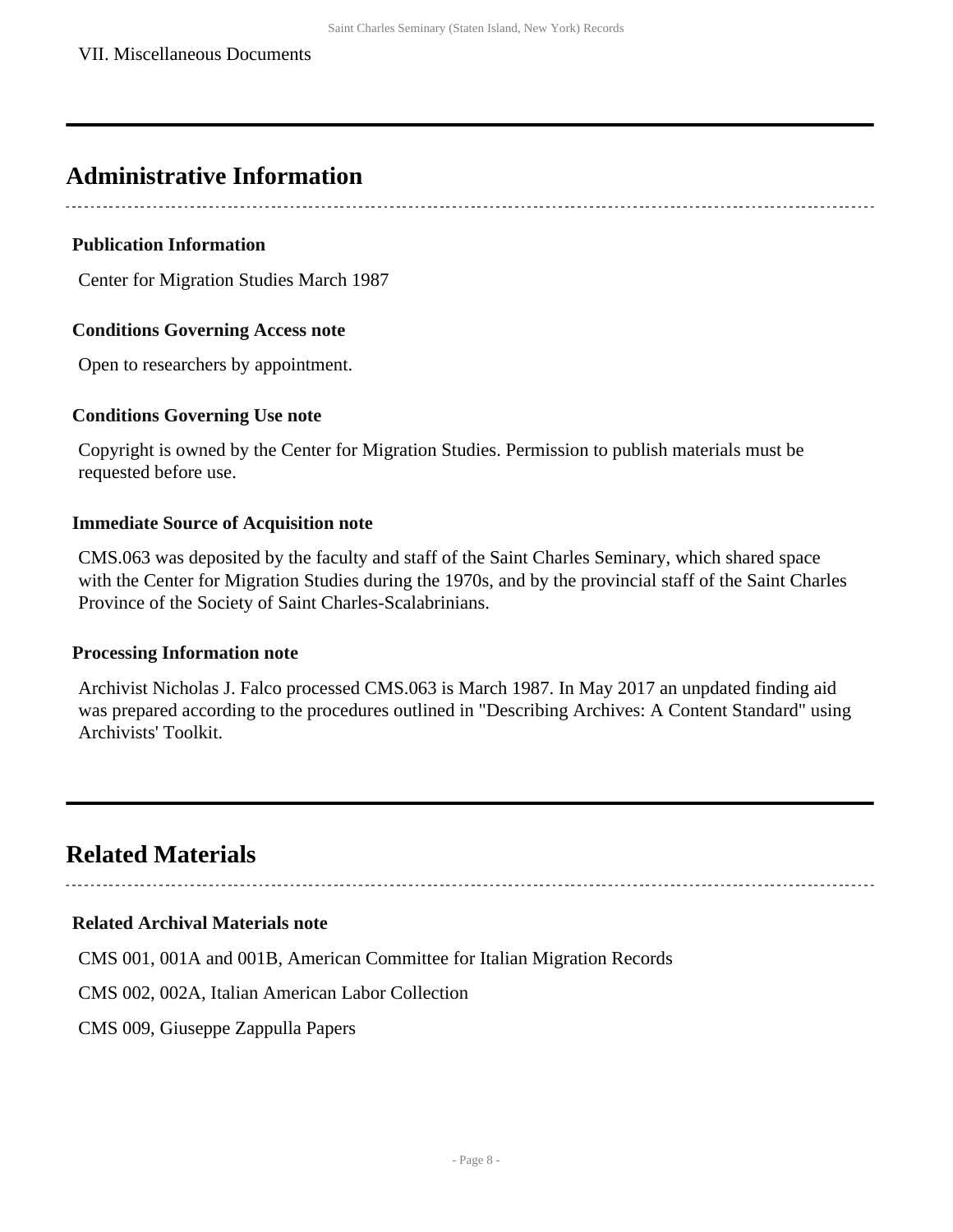CMS078, 078A, 078B and 078C, Society of Saint Charles-Scalabrinians, Saint Charles Province Records CMS.079, Saint Joachim (New York, New York) Records

CMS.101, Pamela Melcher Papers

### <span id="page-8-0"></span>**Controlled Access Headings**

#### **Corporate Name(s)**

• Scalabrinians.

#### **Geographic Name(s)**

• Staten Island (New York, N.Y.)

#### **Subject(s)**

 $\overline{\phantom{a}}$ 

- Catholic theological seminaries
- Italian Americans |x Religion.

## <span id="page-8-1"></span>**Other Finding Aids note**

The original print copy of the finding aid to CMS.063 is available upon request.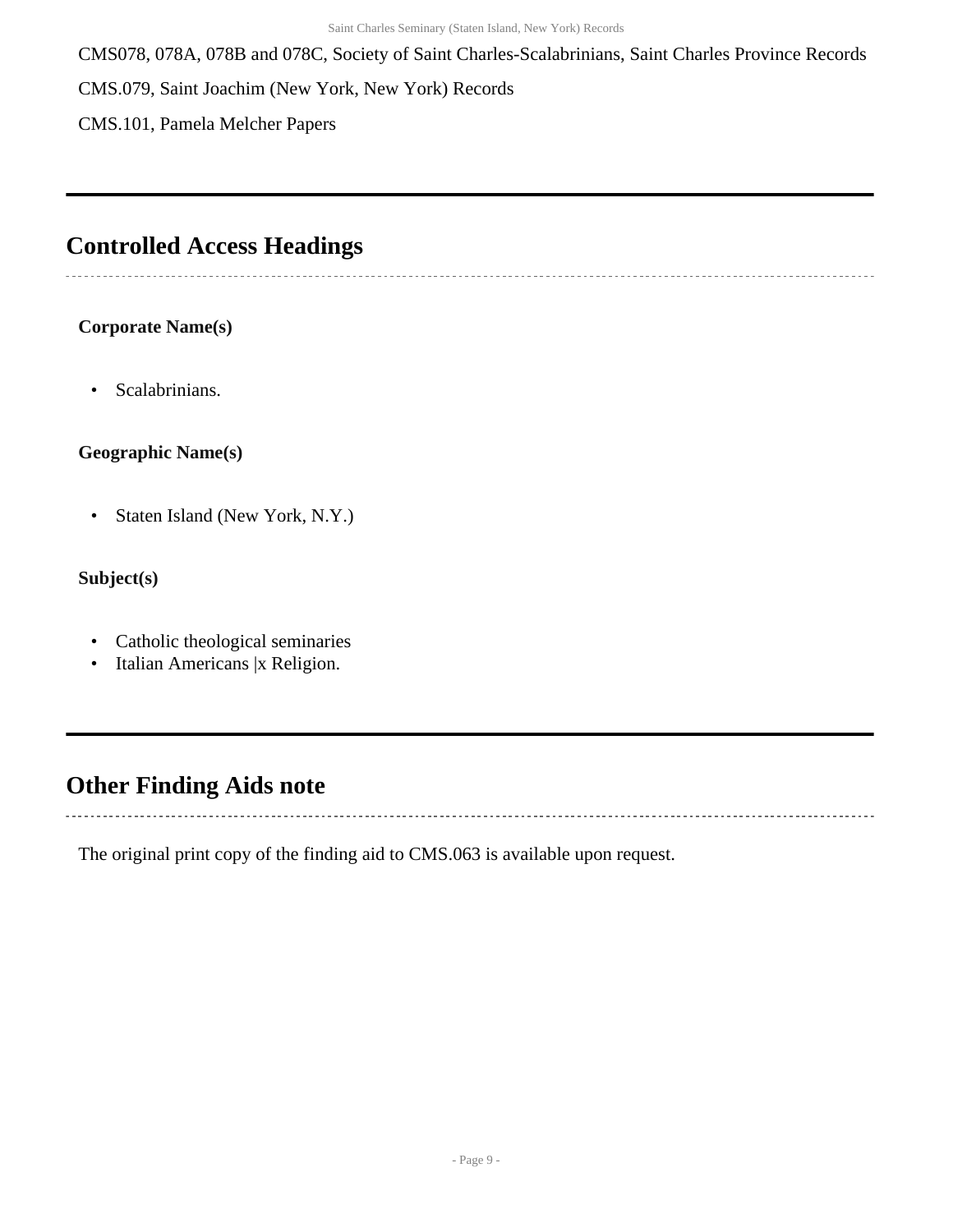# <span id="page-9-0"></span>**Collection Inventory**

<span id="page-9-1"></span>**Photographs, Photograph Albums, and Slides** 

#### **Photograph Albums.**

|                                                                                                                                                                                               | <b>Box</b>     | <b>Album</b>   |
|-----------------------------------------------------------------------------------------------------------------------------------------------------------------------------------------------|----------------|----------------|
| In Joyful Remembrance of the Blessing and Dedication of the New Wing<br>of Saint Charles Seminary by His Excellency Amleto Cicognani, Apostolic<br>Delegate to the United States. 30 May 1958 | $\mathbf{1}$   | $\mathbf{1}$   |
| Not labeled. 1945-1964                                                                                                                                                                        | $\mathbf{1}$   | $\overline{2}$ |
| Not labeled. 1958-1959                                                                                                                                                                        | $\mathbf{1}$   | 3              |
| Not labeled. 1950s                                                                                                                                                                            | $\mathbf{1}$   | $\overline{4}$ |
| James Chiaro photographs. 3 October 1956 - 19 January 1958                                                                                                                                    | $\mathbf{1}$   | 5              |
| James Chiaro photographs. 24 March 1958 - 6 January 1959                                                                                                                                      | $\mathbf{1}$   | 6              |
| James Chiaro photographs. 20 December 1958 - 5 June 1959                                                                                                                                      | $\mathbf{1}$   | $\overline{7}$ |
| Novices. 1963-1964                                                                                                                                                                            | $\overline{2}$ | 8              |
| Fiftieth Anniversary of the Death of John Baptist Scalabrini. 1955                                                                                                                            | $\overline{2}$ | 9              |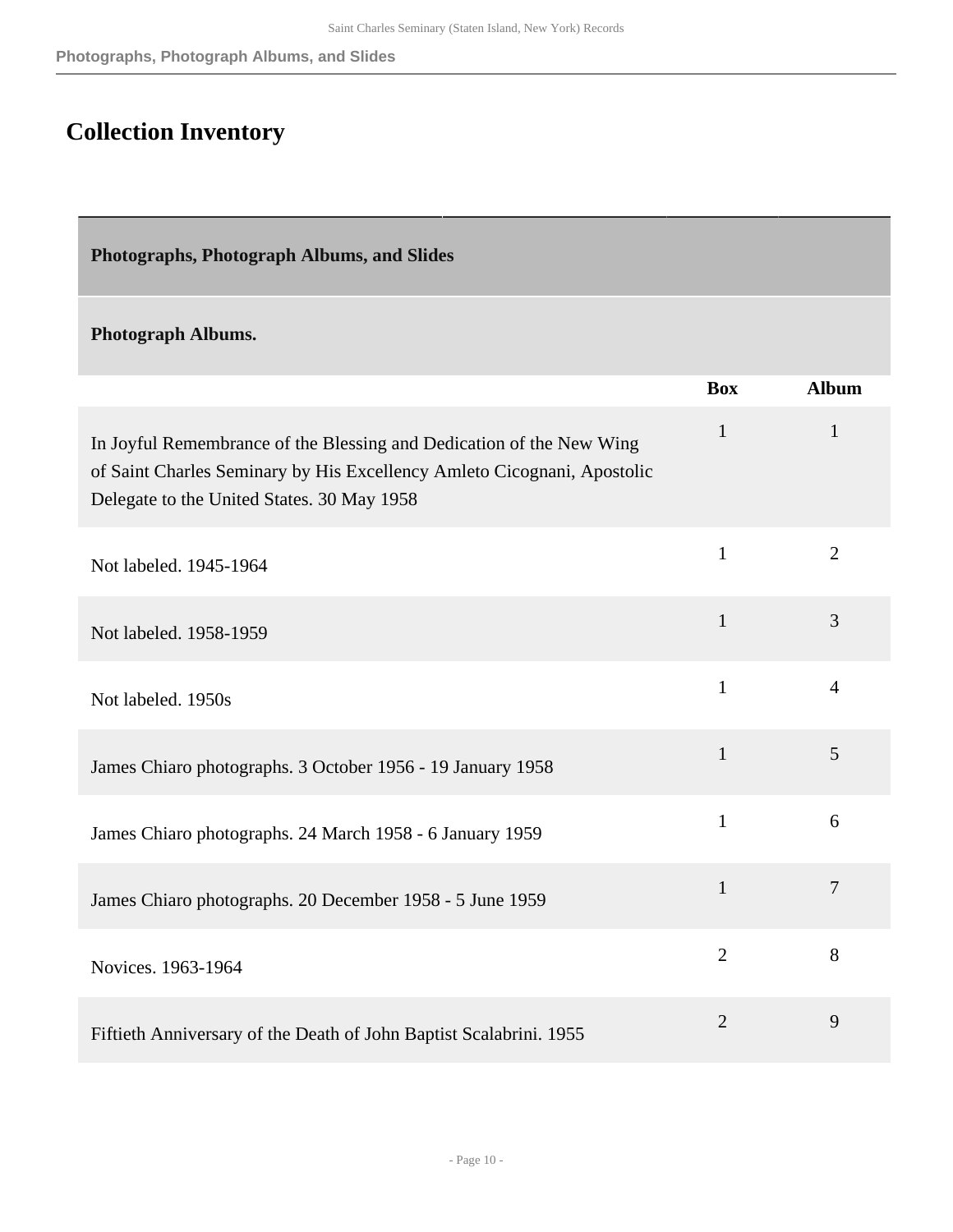| La Direzione Del Collegio Della Pia Societa' Scalabriniana in Segno Di |  |
|------------------------------------------------------------------------|--|
| Roconoscente Omaggio. 1930                                             |  |

#### **Loose Photographs.**

|                                                                          | <b>Box</b>     | <b>Folder</b>  |
|--------------------------------------------------------------------------|----------------|----------------|
| Seminarians and priests (portraits and groups).                          | $\overline{3}$ | $\mathbf{1}$   |
| Nuns.                                                                    | $\overline{3}$ | $\overline{2}$ |
| Seminaries and priests (at religious ceremonies).                        | $\overline{3}$ | 3              |
| Seminarians (in classrooms and at study).                                | 3              | $\overline{4}$ |
| Seminarians and priests (with youth and senior citizens' organizations). | 3              | 5              |
| Seminarians (in social and sport activities).                            | 3              | 6              |
| Seminarians and priests (at dinner and celebrations).                    | 3              | 8              |
| Pope Paul VI (his visit to New York City). 1965                          | 3              | 8              |
| Miscellaneous (seminary grounds, other buildings, religious objects).    | 3              | 9              |
| Slides.                                                                  |                |                |

**Box**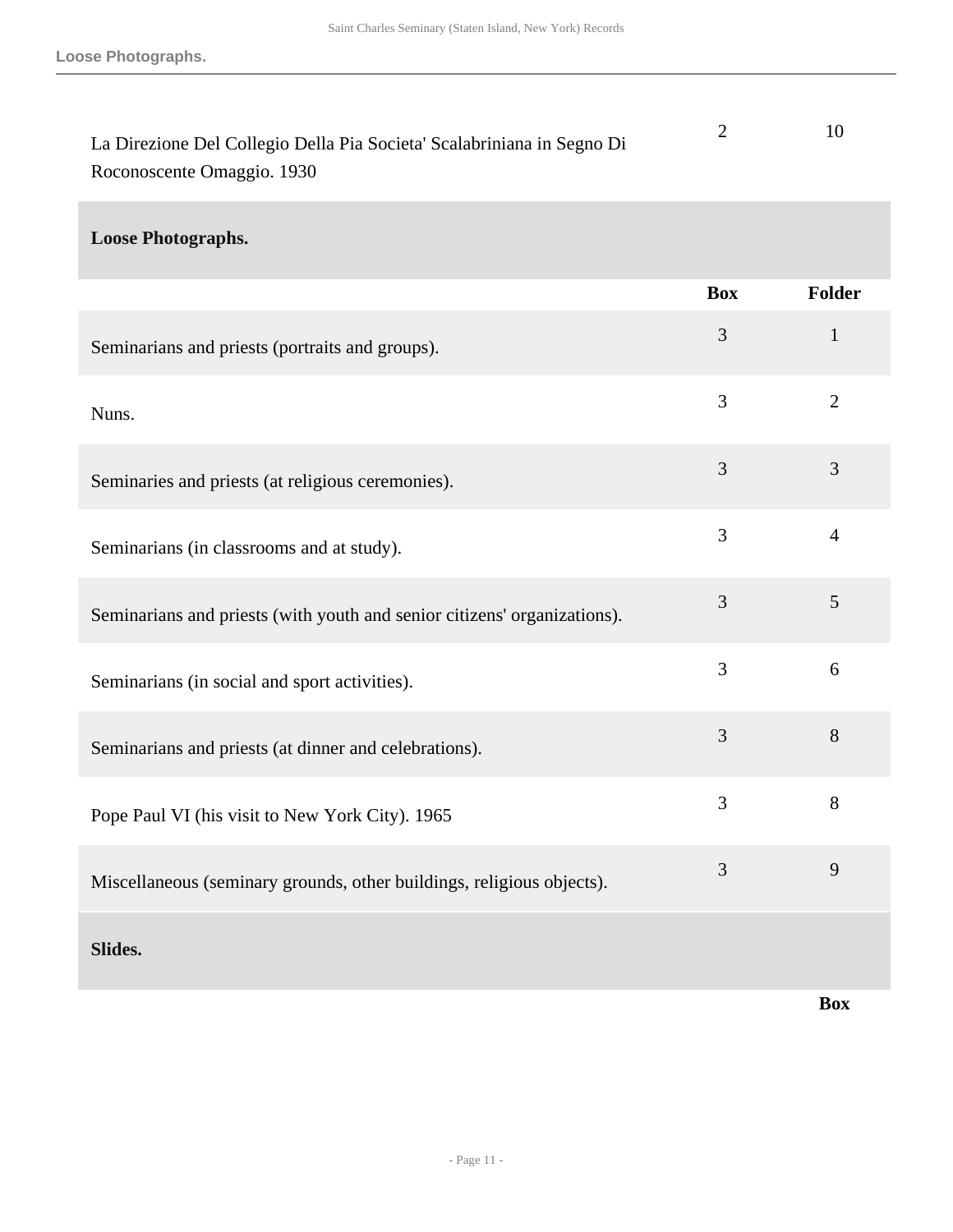**Bishop John Baptist Scalabrini Biography, Father to the Immigrants, by Ici...**

| Scalabrini Parishes of the Eastern Province.                    | 4             |
|-----------------------------------------------------------------|---------------|
| Scalabrini Seminaries in North America.                         |               |
| Seminary Weeks at Saint Charles Seminary. 1963-1966, 1968, 1974 | $\mathfrak b$ |
| Various subjects.                                               |               |

<span id="page-11-0"></span>**Bishop John Baptist Scalabrini Biography, Father to the Immigrants, by Icilio Felici.** 

#### **Newspapers**

|                                                       | <b>Box</b> |
|-------------------------------------------------------|------------|
| The Bronx Press Review.                               | 9          |
| The Catholic Free Press.                              | 9          |
| The Catholic Laymen's Association of Georgia.         | 9          |
| The Catholic News.                                    | 9          |
| The Catholic Review.                                  | 9          |
| The Catholic Standard and Times of Philadelphia.      | 9          |
| The Catholic Standard of Washington and Philadelphia. | 9          |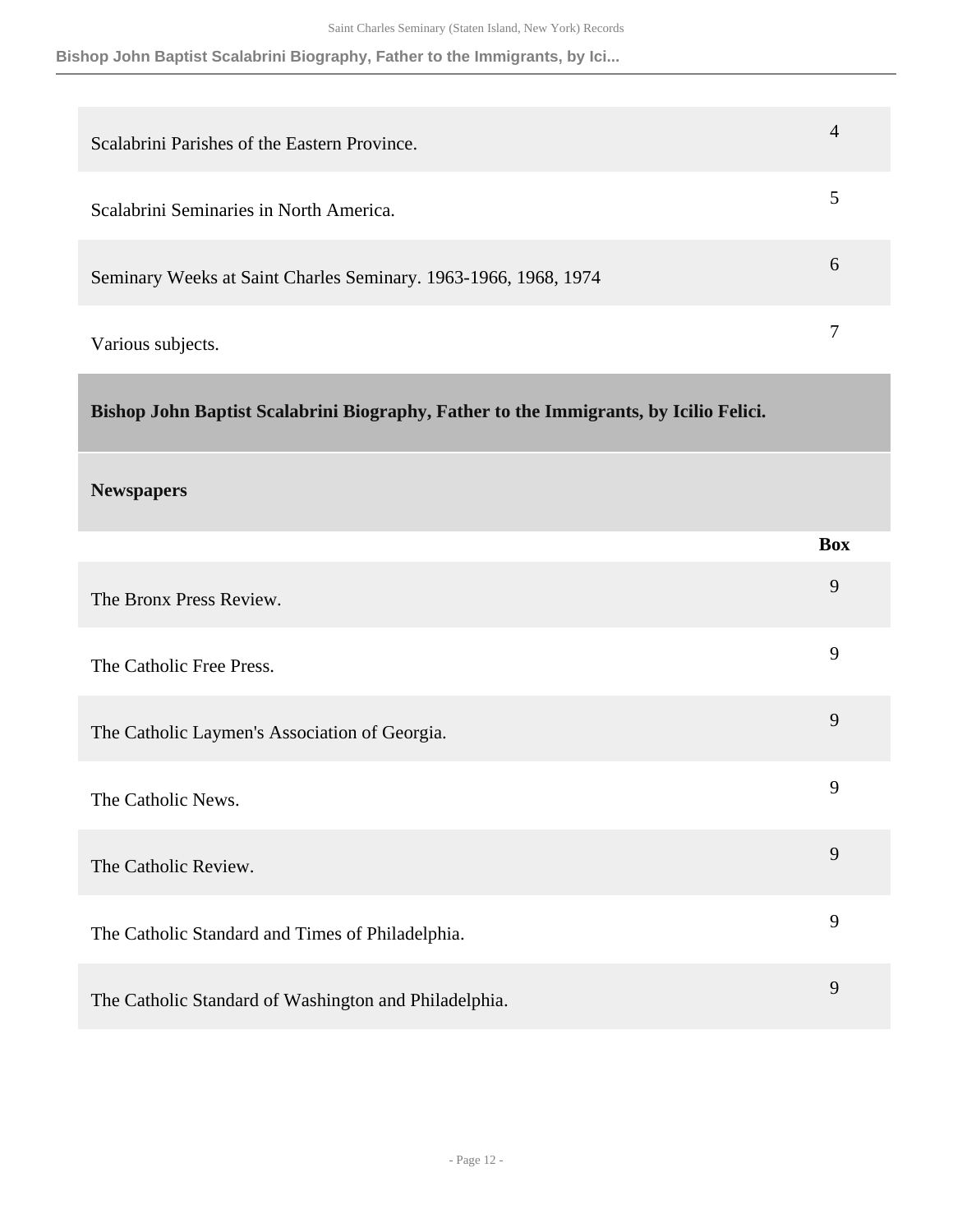| The Catholic Universe Bulletin.   | 9              |
|-----------------------------------|----------------|
| Il Corriere degli Italiani.       | 9              |
| Courier -- Journal.               | 9              |
| Il Crociato.                      | 9              |
| Darbinikas of Brooklyn, New York. | 9              |
| The Ensign.                       | $\mathbf{9}$   |
| L'Italia.                         | 9              |
| The Italian Eco of Providence.    | $\mathbf{9}$   |
| The Italian News of Boston.       | 9              |
| The Monitor of San Francisco.     | 9              |
| The New World.                    | 9              |
| The New York Times.               | $\overline{9}$ |
| Our Sunday Visitor.               | 9              |
| The Pittsburgh Catholic.          | $\mathbf{9}$   |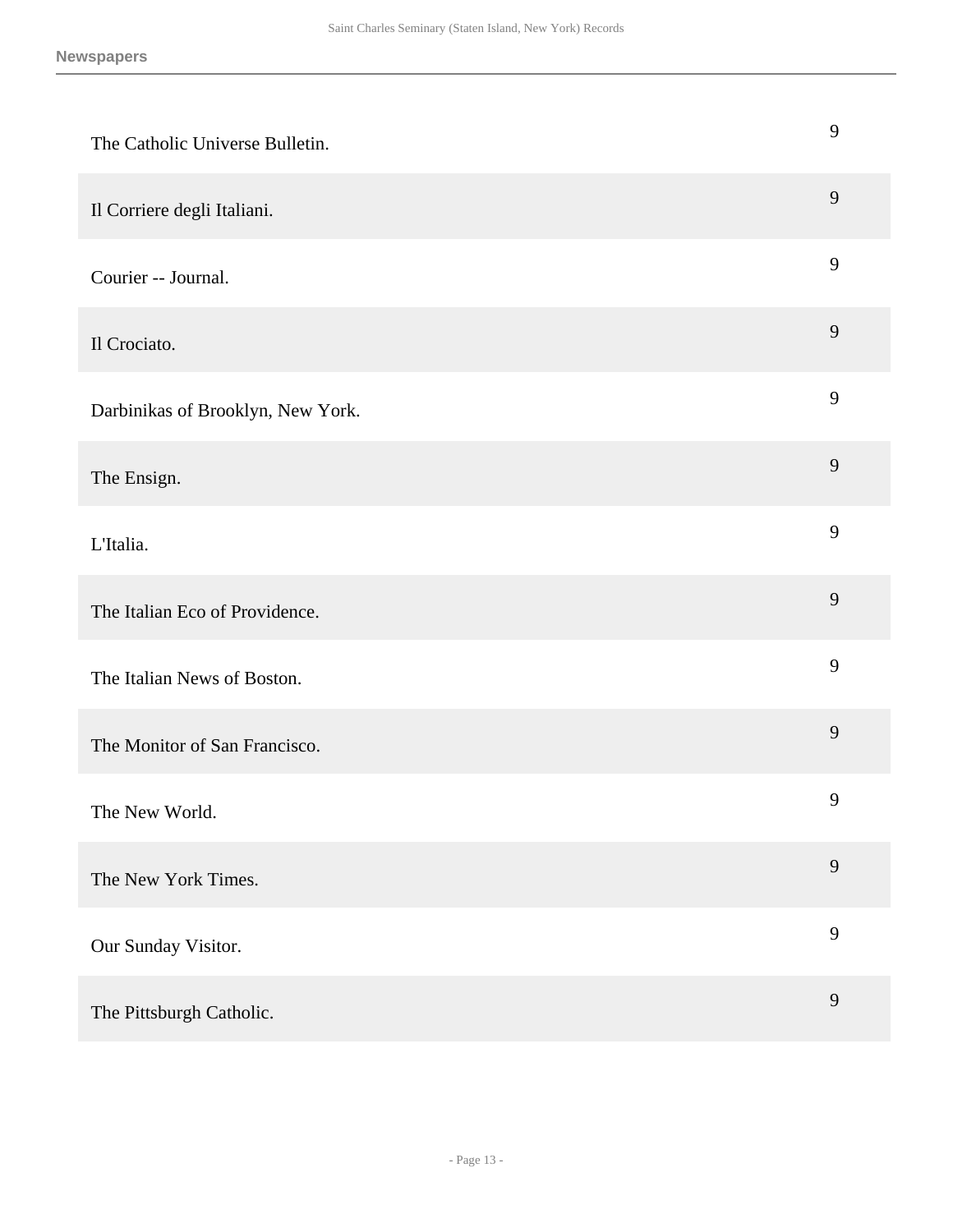| Il Progresso Italo-Americano of New York.     | 9          |
|-----------------------------------------------|------------|
| Providence Visitor of Rhode Island.           | 9          |
| The Register of Denver.                       | 9          |
| The Tablet of London.                         | 9          |
| The Tidings of Los Angeles.                   | 9          |
| La Voce del Popolo of Detroit.                | 9          |
| Union & Echo of Buffalo.                      | 9          |
| Catholic Transcript of Hartford, Connecticut. | 9          |
| The Pilot of Boston.                          | 9          |
| Periodicals.                                  |            |
|                                               | <b>Box</b> |
| Altar and Home.                               | $10\,$     |
| America.                                      | $10\,$     |
| Ave Maria.                                    | $10\,$     |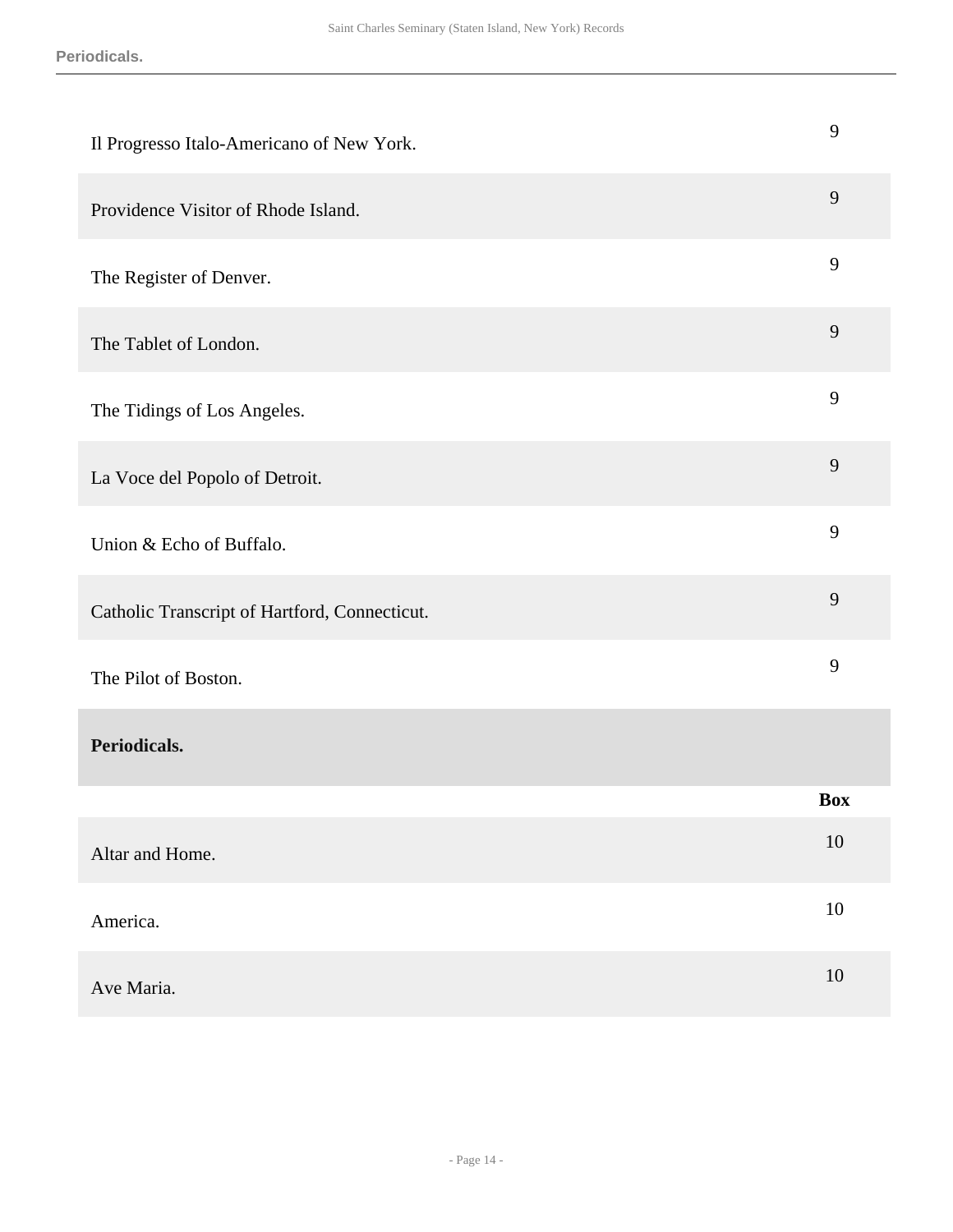| Catholic Digest.                    | $10\,$ |
|-------------------------------------|--------|
| Commonweal.                         | 10     |
| L'Emigrato Italiano.                | $10\,$ |
| Emmanuel.                           | $10\,$ |
| Extension.                          | $10\,$ |
| Franciscan Message.                 | $10\,$ |
| Jubilee.                            | $10\,$ |
| The Liguorian.                      | $10\,$ |
| Our Lady of Pompei Parish Bulletin. | 10     |
| The Priest.                         | $10\,$ |
| Review of Religious.                | $10\,$ |
| Salesianum.                         | $10\,$ |
| Sign.                               | $10\,$ |
| The Torch.                          | $10\,$ |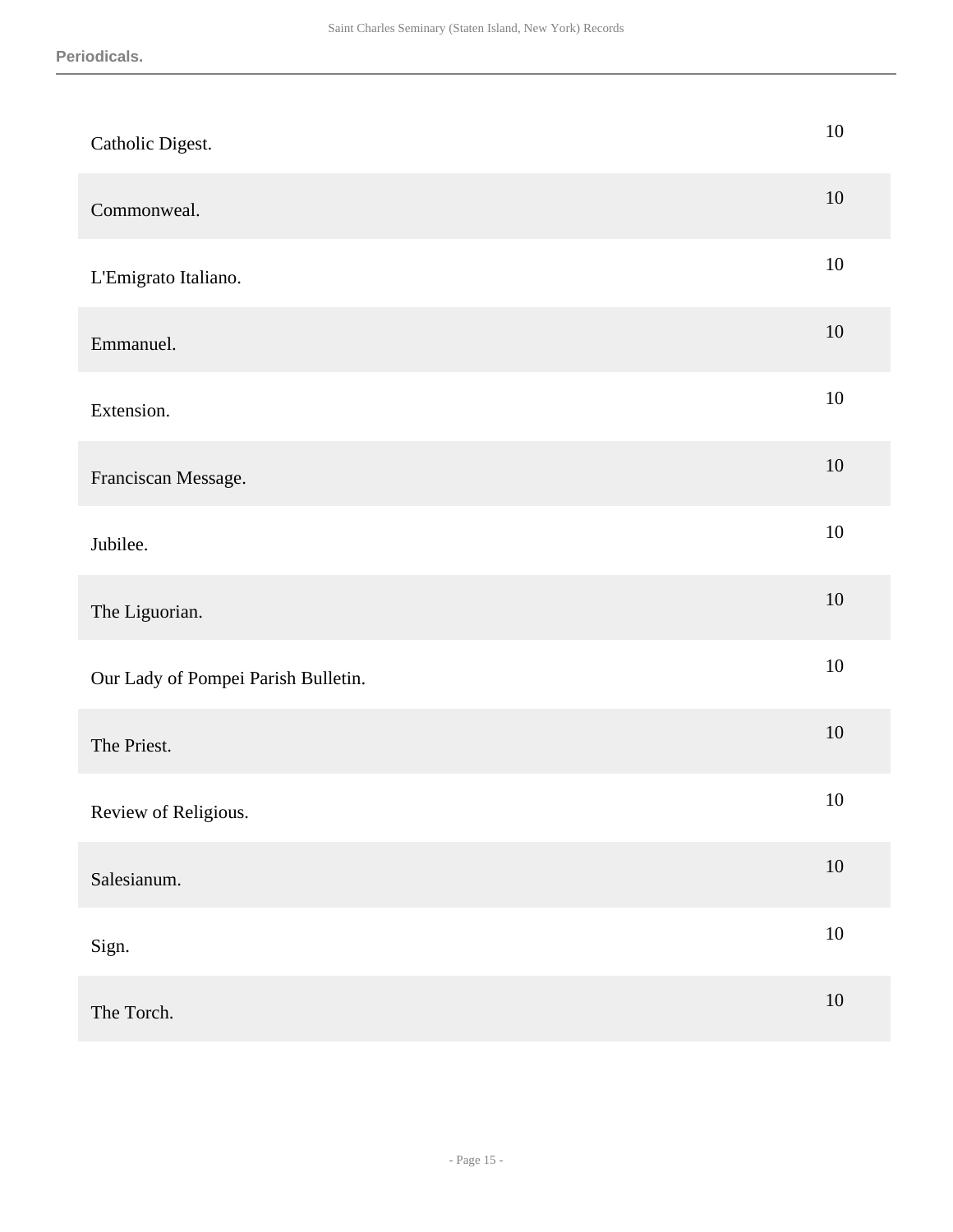#### **Letters.**

|                                         | <b>Box</b> | <b>Folder</b> |
|-----------------------------------------|------------|---------------|
| Letters from the American Hierarchy.    | 10         |               |
| Letters from the Austrailian Hierarchy. | 10         | 2             |
| Letters from the Canadian Hierarchy.    | 10         | 3             |
| Letters from Other Personages.          | 10         |               |

#### <span id="page-15-0"></span>**Scrapbooks**

|                                                                                                                                                                    | <b>Box</b> |
|--------------------------------------------------------------------------------------------------------------------------------------------------------------------|------------|
| A. Almonte, "Dedicated to our beloved Superior General, the Very Rev. Fr. Francesco<br>Prevedello PSSC on the joyful occasoin of his 53rd birthday." 24 April 1954 |            |
| Scalabrinian clippings. 1950s                                                                                                                                      |            |

<span id="page-15-1"></span>**Diaries of Student Activities.** 

|             | Box | <b>Volume</b>  |
|-------------|-----|----------------|
| Diary. 1951 | 8   |                |
| Diary. 1952 | 8   | $\overline{2}$ |
| Diary. 1954 | 8   | 3              |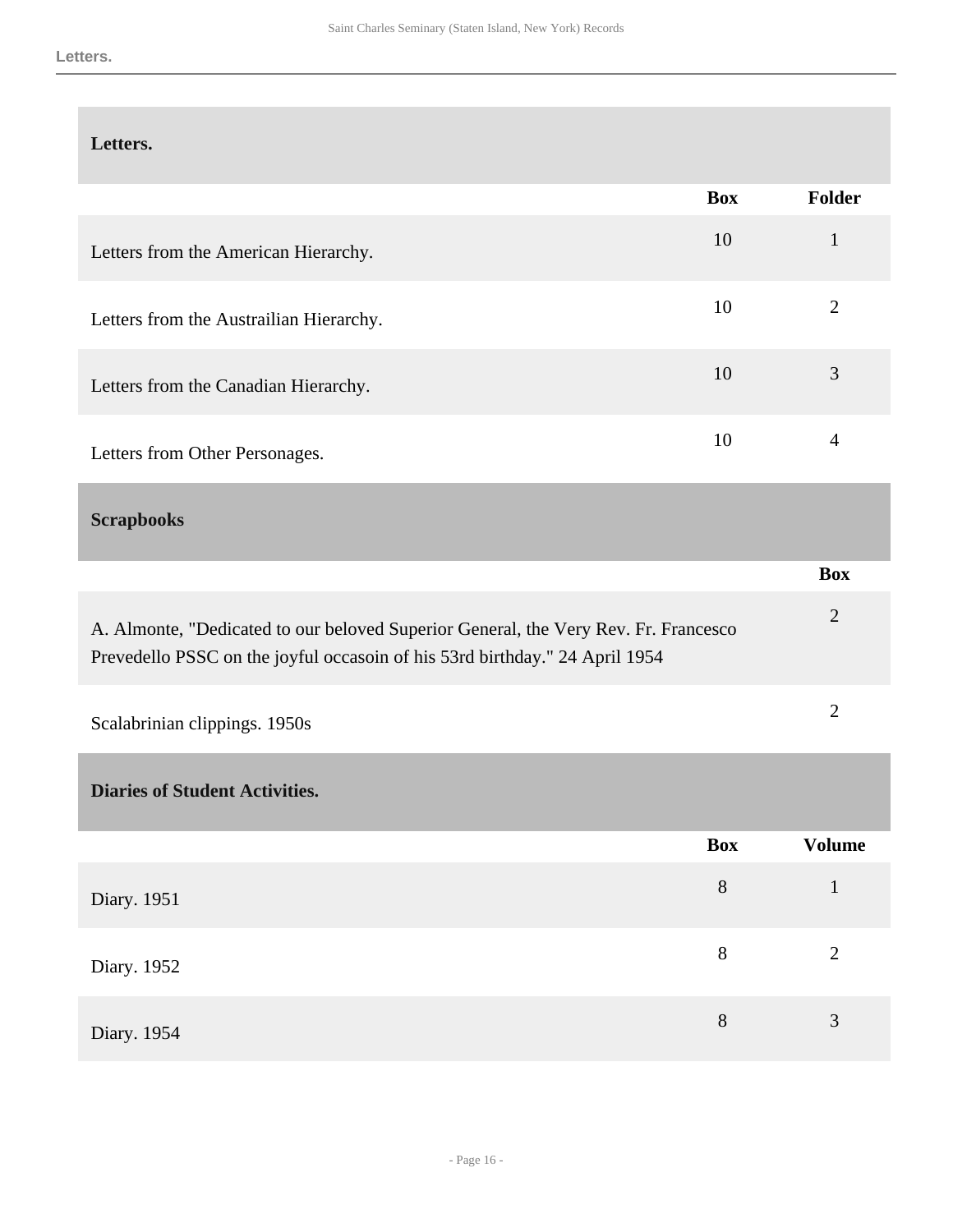| Diary. 1955 | 8 | 4 |
|-------------|---|---|
| Diary. 1956 | 8 | 5 |
| Diary. 1957 | 8 | 6 |
| Diary. 1958 | 8 | 7 |
| Diary. 1959 | 8 | 8 |

#### <span id="page-16-0"></span>**Publications Emanating from Scalabrini Houses**

**Publications Issued by Scalabrini headquarters in Italy to Their Membership.** 

|                                                                                                                                                  | <b>Box</b> |
|--------------------------------------------------------------------------------------------------------------------------------------------------|------------|
| Regolamento dell'Istituto dei Missionari di S. Carlo. 1909                                                                                       | 11         |
| Statuti della Pia Societa' dei Missionari di S. Carlo. 1925                                                                                      | 11         |
| Costituzioni della Pia Societa' dei Missionari di S. Carlo. (Contains personal items<br>inserted by owner.) 1936                                 | 11         |
| Disposizioni of the Sacra Congregazione Concistoriale. 1933                                                                                      | 11         |
| Catalogo. (Lists churches and institutions under Scalabrini care in various parts of the<br>world with their staffs.) 1947-1948, 1957, 1959-1960 | 11         |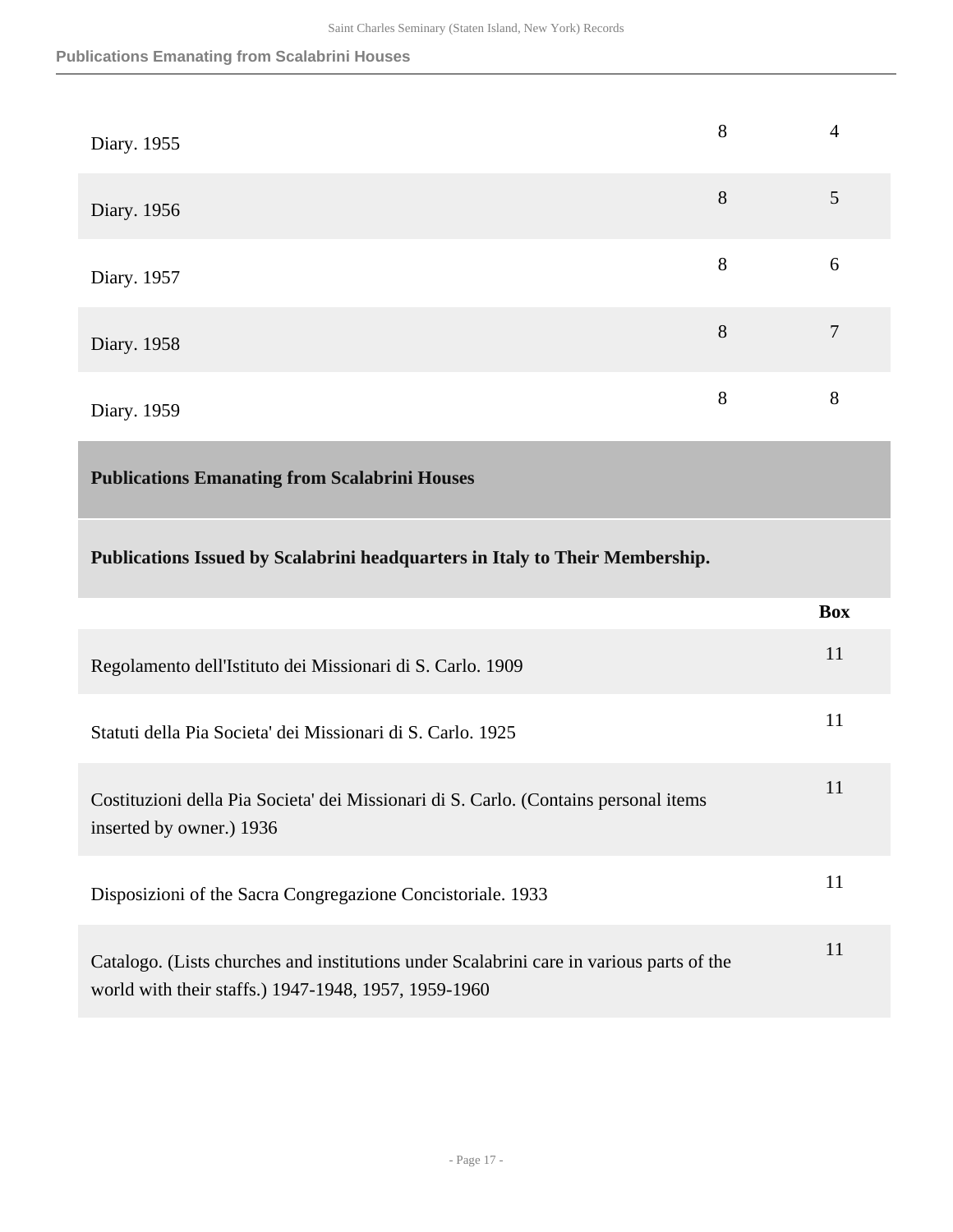**Biographies and Studies on the Life of Bishop John B. Scalabrini.**

| Annuario Scalabriniano. 1965                                                                                                                                                                                                                                                      | 11         |
|-----------------------------------------------------------------------------------------------------------------------------------------------------------------------------------------------------------------------------------------------------------------------------------|------------|
| Norme di Amministrazione. 1964                                                                                                                                                                                                                                                    | 11         |
| (Very Rev.) Massimo Rinaldi. Lettera pastorale per la Quaresima del 1926. 1926                                                                                                                                                                                                    | 11         |
| Bolletino Ufficiale. (The publication of the Scalabrinians' general administration.) Januar<br>1976                                                                                                                                                                               | 11         |
| Notizario. (A special issue published on the Congregations' 80th anniversary and two<br>smaller issues.) 19 March 1968, September and December 1975                                                                                                                               | 11         |
| L'Emigrato Italiano in America. (Special issues devoted to the the work of the<br>Scalabrinans, the death of Superior General Raffaello Cardinal Rossi and the fiftieth<br>anniversary of Bishop Scalabrini's death.) 15 Marhc 1914, September/October 1948, and<br>May/June 1955 | 11         |
| Biographies and Studies on the Life of Bishop John B. Scalabrini.                                                                                                                                                                                                                 |            |
|                                                                                                                                                                                                                                                                                   | <b>Box</b> |
| La Solenne Traslazione della Salma di Mons. Gio. Vattista Scalabrini Viscovo di<br>Piacenza del cimitero della cattedrale. 1909                                                                                                                                                   | 11         |
| Steriocchi, (Rev.) Lorenzo. Cenni Biografici di monsignore Giov. Battista<br>Scalabrini. 1912                                                                                                                                                                                     | 11         |
| Pancotti, Vincenzo. Mons. G.B. Scalabrini Nella Luce della Storia. 1930                                                                                                                                                                                                           | 11         |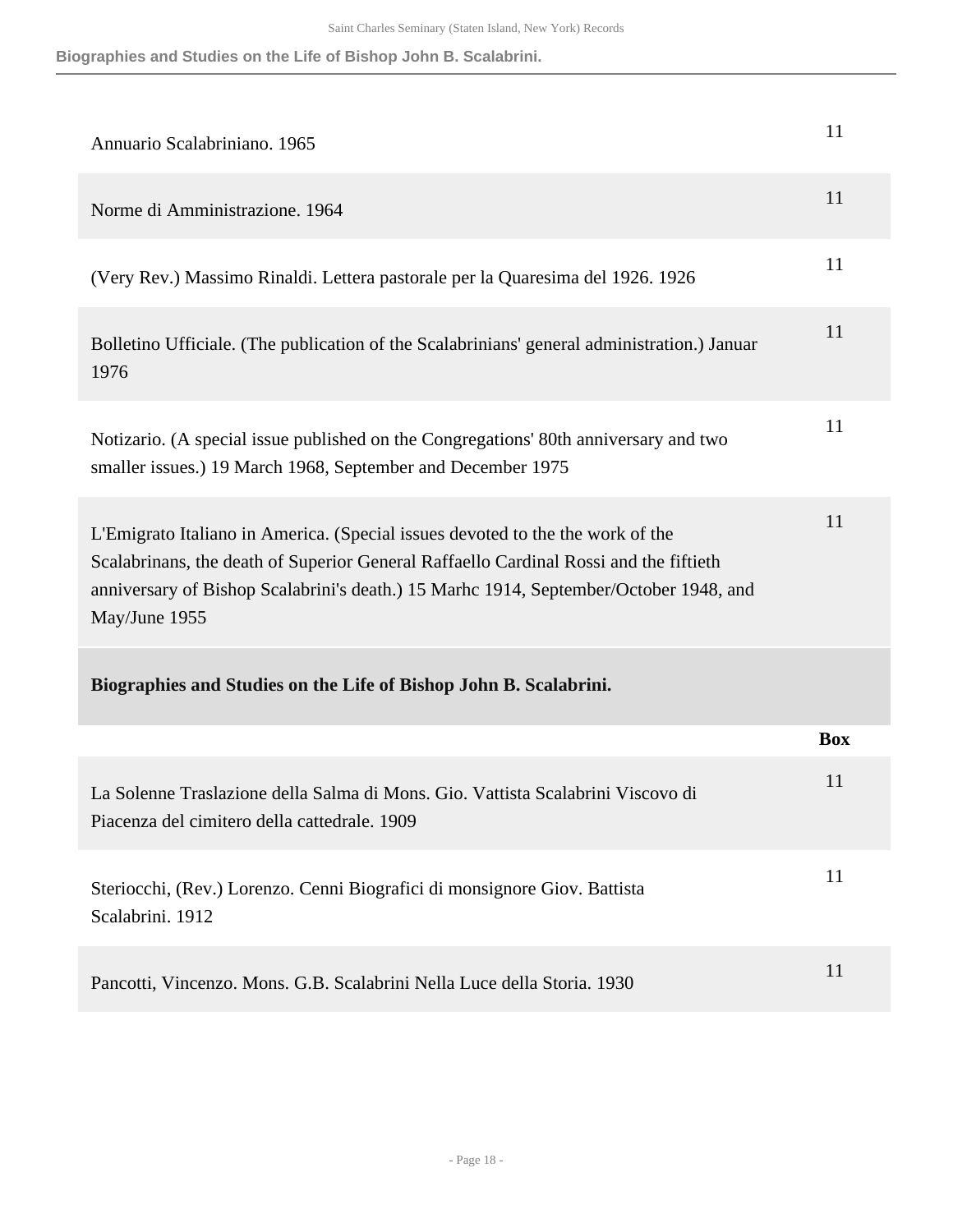**Biographies and Studies on the Life of Bishop John B. Scalabrini.**

| Ciufoletti, (Rev.) Manlio. John Baptist Scalabrini. (Published on the occasion of the<br>Scalabrinians' Golden Jubilee.) 1937   | 12         |
|---------------------------------------------------------------------------------------------------------------------------------|------------|
| Rizzato, (Rev.) Remo. L'Apostolo degli Emigrati. 1947                                                                           | 12         |
| Felici, icilio. Il Padre degli Emigrati. (This volume translated into English and published<br>in 1955.) 1954                   | 12         |
| Caliaro, (Rev.) Marco. La Pia Societa' dei Missionari di S. Carlo Scalabriniani. 1956                                           | 12         |
| Rebecchi, (Rev.) Luigi. Considerazioni Catechistiche del Servo di Dio Mons. Giovanni<br>Battista Scalabrini. 1956               | 12         |
| Cushing (Most Rev.) Richard J. Address on the Fifith Anniversary of the Death of Bishop<br>John Baptist Scalabrini. 1955        | 12         |
| Addresses Highlighting Dedication of New Wing of Saint Charles Seminary. 30 May<br>1958                                         | 12         |
| Writings by Bishop John Baptist Scalabrini.                                                                                     |            |
|                                                                                                                                 | <b>Box</b> |
| Piccolo catechismo, first and second editions. 1875 and 1893                                                                    | 12         |
| La Premiere Croisade. (Delivered at the Cathedral of Clermont on the eight hundredth<br>anniversary of the First Crusade.) 1895 | 12         |
| Prima Conferenza Sulla Emigrazione. undated                                                                                     | 12         |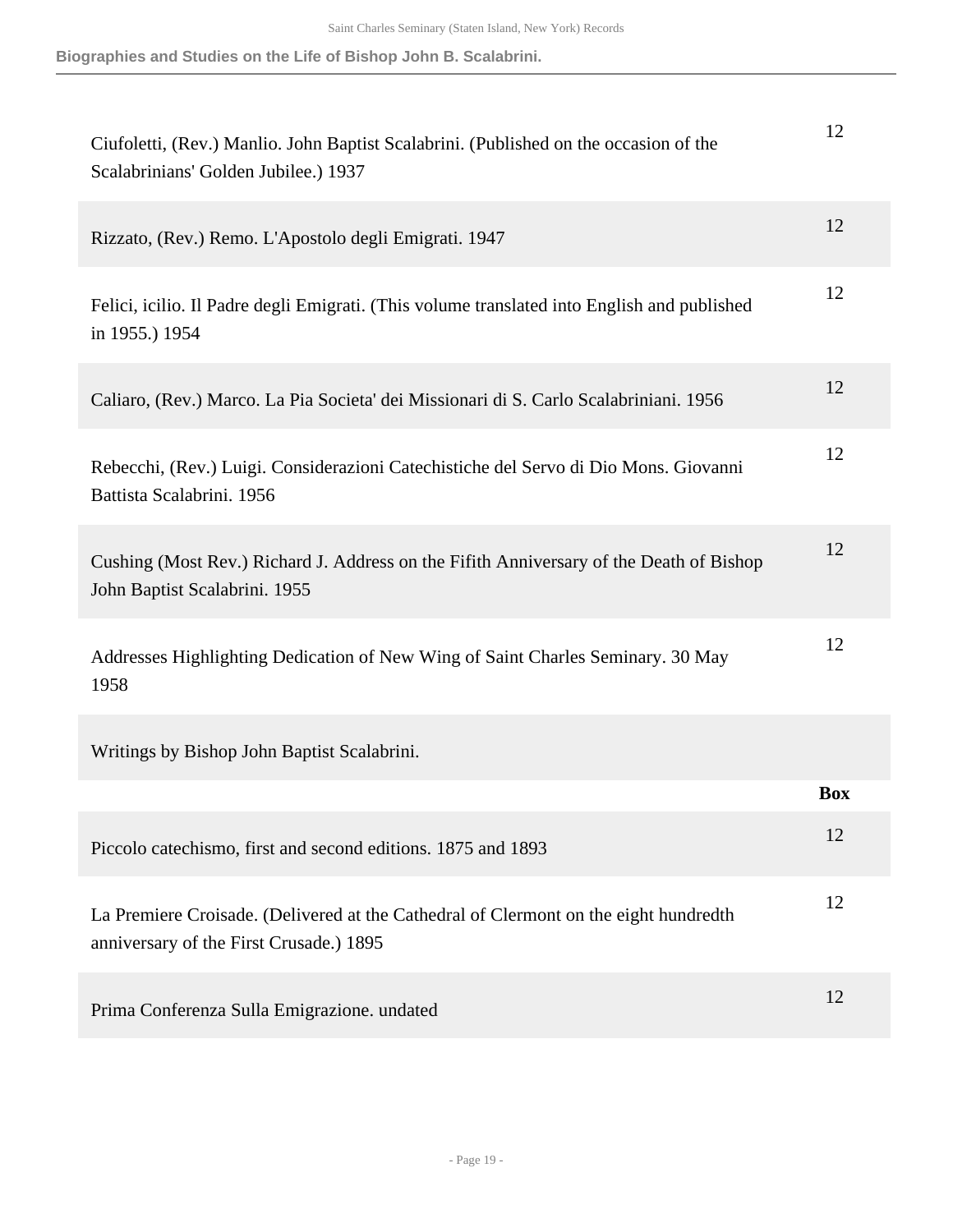**Yearbooks, Newsletters, Journals, and Other Publications issued by Saint C...**

| Yearbooks, Newsletters, Journals, and Other Publications issued by Saint Charles Seminry.                                                                                                            |            |
|------------------------------------------------------------------------------------------------------------------------------------------------------------------------------------------------------|------------|
|                                                                                                                                                                                                      | <b>Box</b> |
| The Book and Chalice. (Saint Charles Seminary yearbook.) 1960-1964, 1966-1971, 1973                                                                                                                  | 13         |
| Journals. 1953, 1955-1956, 1958-1959                                                                                                                                                                 | 13         |
| Newsletters (Seminary newslettrs, some of which are titled "Our Place.") 1965-1974                                                                                                                   | 13         |
| Catalog for the School Year. 1964-1965                                                                                                                                                               | 13         |
| Miscellaneous student publications. 1961, undated                                                                                                                                                    | 13         |
| Donanzan, (Rev.) Caesar. The Society of Saint Charles, Its Past-Its Future. 17 March<br>1965                                                                                                         | 13         |
| Scalabrini Vocation Office, Saint Charles Seminary. Prayers to the Lord of the<br>Harvest. 1975                                                                                                      | 13         |
| Scalabrini, (Most Rev.) John Baptist. Union with the Church and Obedience to Lawful<br>Shepherds." Translated into English by "A group of clerics." 6 January 1962                                   | 13         |
| Scalabrini, (Most Rev.) John Baptist. To the Missioanries for the Italians in the<br>Americas. Mimeograph bound with "Union with the church and Obedience to Lawful<br>Shelpherds." 28 November 1962 | 13         |
| Scalabrini, (Most Rev.) John Baptist. The Catholic Priest. Translated into English and<br>issued in booklet form. 1963                                                                               | 13         |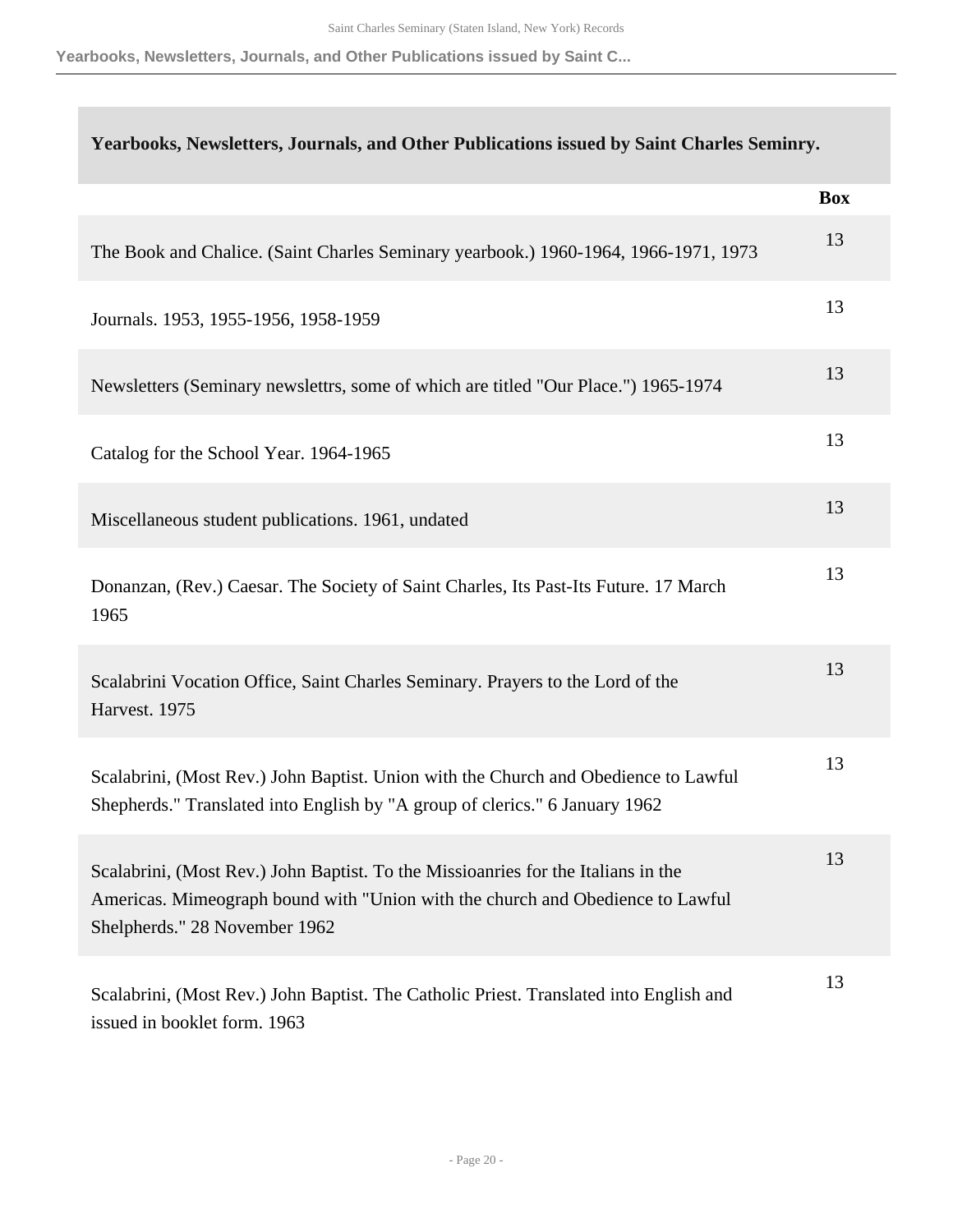Saint Charles Seminary (Staten Island, New York) Records

**Miscellaneous Publications.**

| Scalabrini Committe. Memorable Dates in the Life of John Baptist Scalabrini. Issued on<br>the seventy-third anniversary of the Scalabrinians' founding. 28 November 1960                                                    | 14         |
|-----------------------------------------------------------------------------------------------------------------------------------------------------------------------------------------------------------------------------|------------|
| Saint Charles Seminary. Addresses highlighting the Dedication of the New Wing of Saint<br>Charles Seminary, May 30, 1958. Contains four addresses, and is related to a similar<br>volume in Box 12. November 1958           | 14         |
| <b>Miscellaneous Publications.</b>                                                                                                                                                                                          |            |
|                                                                                                                                                                                                                             | <b>Box</b> |
| Province of Saint Charles Borromeo. Provincial Directory. 1979                                                                                                                                                              | 14         |
| Comunita'. (Journal issues by the Swiss and German Scalabrinians. October 1975; April<br>and October 1976                                                                                                                   | 14         |
| Province of Saint Charles Borromeo. Newsletter. 1975-1976                                                                                                                                                                   | 14         |
| Paolucci, (Rev.) Vincenzo. Il Valore Della Conoscenza Nazionale Secondo S. Tommaso<br>D'Aquino. (Thsis submitted to the Gregorian Pontifical University.) 1948                                                              | 15         |
| Issues and Views: An Open forum for the Scalabrini Fathers of the Eastern Province.<br>Initially published out of Saint Charles Seminary and then moved to Holy Rosary Church,<br>Washington, D.C. May 1969 - May/June 1970 | 15         |
| Center for Migration Studies. Intercom. Similar in formt to Issues and Views and perhaps<br>a continuation of it. May 1971 - June 1972                                                                                      | 15         |
| Australia. Published by the Scalabrinians in Australia. October 1975                                                                                                                                                        | 15         |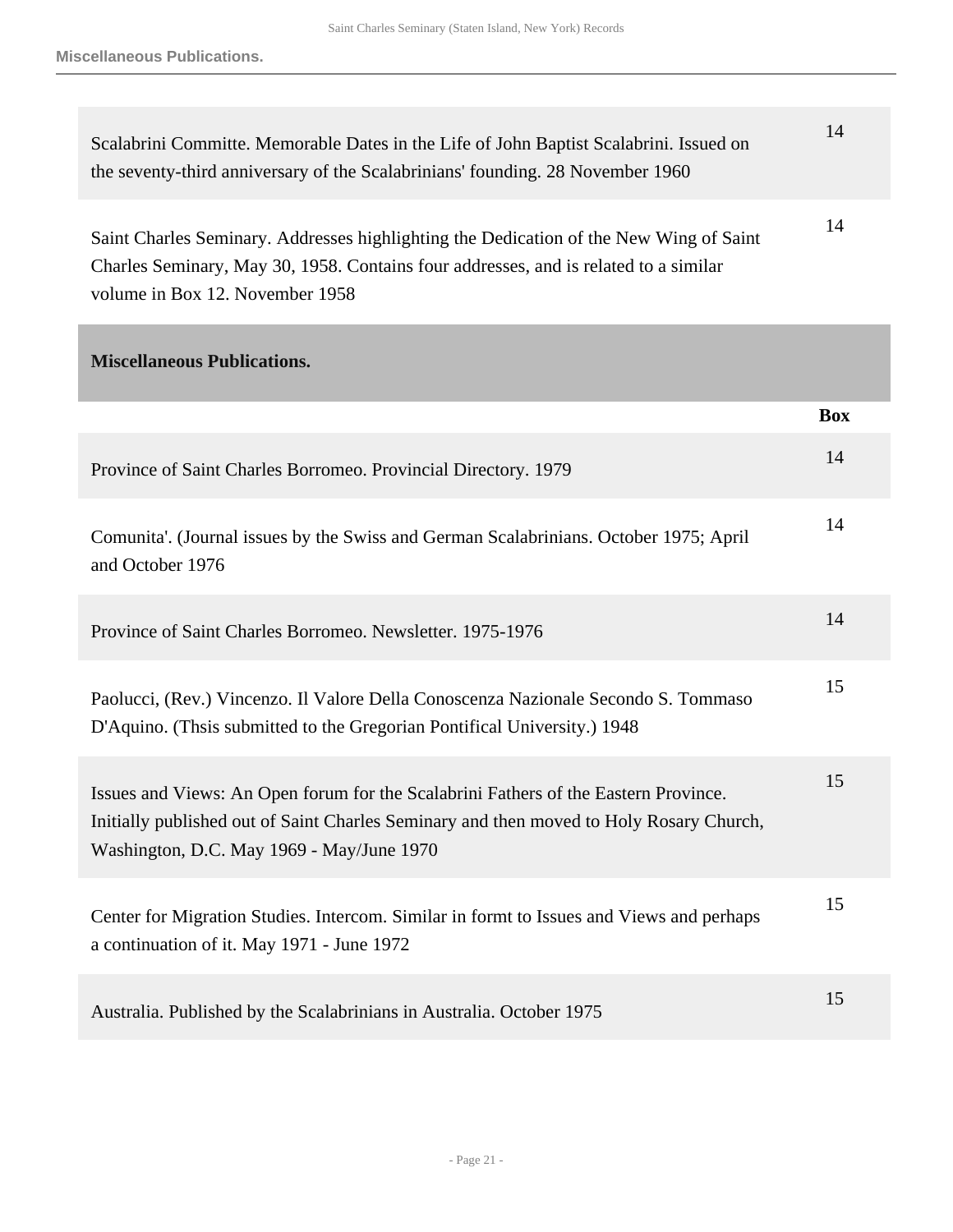| Collegamento. Published for the Scalabrinians in Belgium, France, Luemburg, and<br>Portugal. Includes a copy of the proceedings of Scalabrinians' 1975 Assembly, and a<br>congregational communication. November 1975 and March 1976 | 15 |
|--------------------------------------------------------------------------------------------------------------------------------------------------------------------------------------------------------------------------------------|----|
| Foglio di Collegamento. Published by the Scalabrinians' Italian Province of the Sacred<br>Heart. September 1975 and March 1976                                                                                                       | 15 |
| Sacred Heart Seminary (Melrose Park, Illinois). Newsletters. 1956, 1976-1977                                                                                                                                                         | 15 |
| Saint Charles Province. Newsletter. 8 January 1977                                                                                                                                                                                   | 15 |
| Paul VI. "The Mission of the Priest." Published in a volume titled Holy Year 1975,<br>possibily issued by the Scalabrinians or Saint Charles Seminary. 1975                                                                          | 15 |
| Bishop Scalabrini Italian Center. A bilingual English and Italian paperback descrsibing<br>the Scalabrinians' work in Canada and particularly in Hamilton, where the Center<br>was. 1970                                             | 15 |
| Orfanato Cristovam Colombo 50th Aniversaria. Portuguese-language booklet published<br>in Brazil. 1945                                                                                                                                | 15 |
| Cinquentenario da Fundacaoda Paroquia de Sao Pedro de Encantado. Portuguese-<br>language booklet. 1945                                                                                                                               | 15 |
| Cinquantesimo della Missione Cattolica Italiana di Ginevra. Italian-language booklet<br>published in Switzerland. 1950                                                                                                               | 15 |
| Giornate Scalabriniane. Italian-language booklet published in Belgium. 1965                                                                                                                                                          | 15 |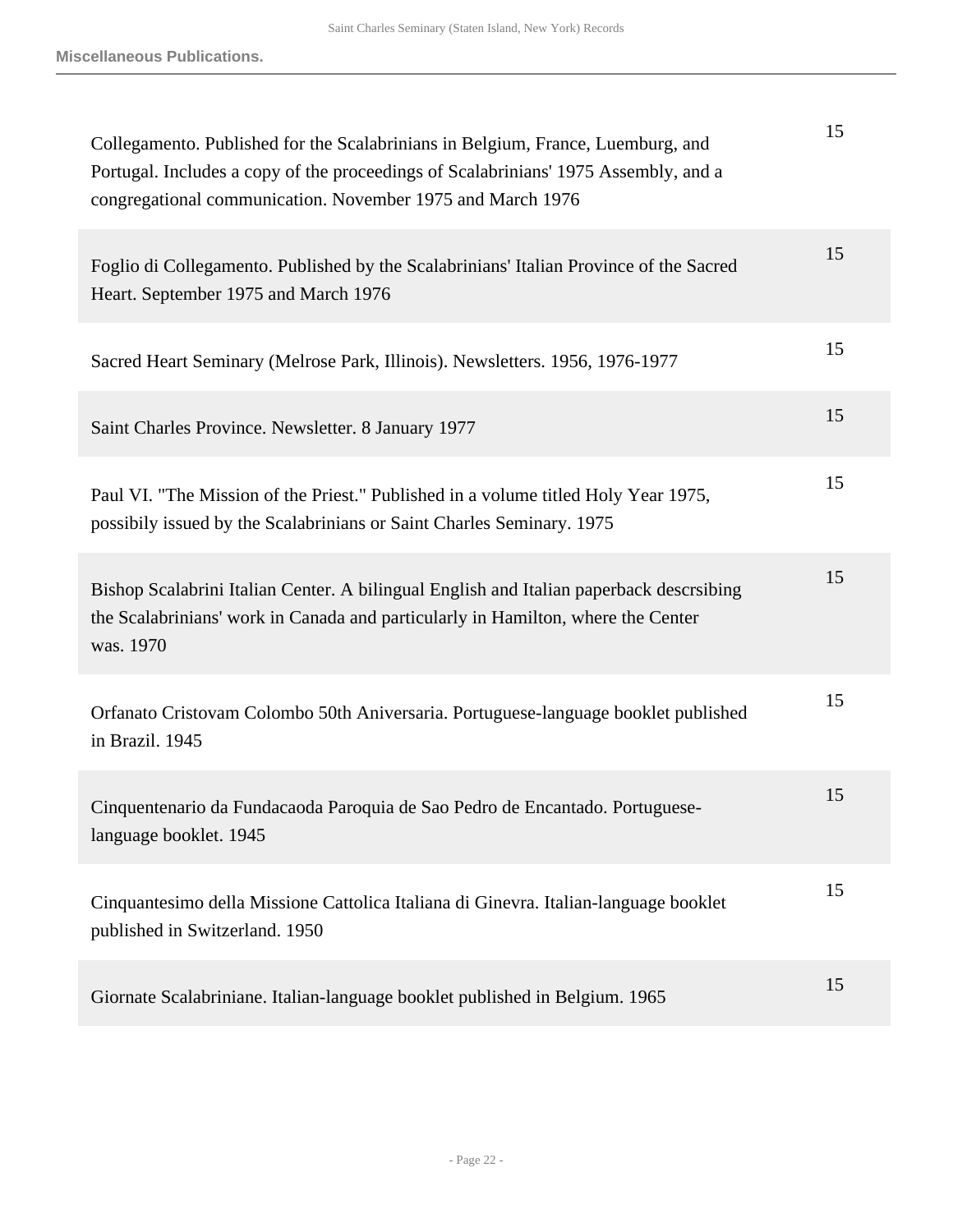| Padre Luiz Capra. Portuguese-language booklet pbulishe din Brazil. 1935                                                                         | 15 |
|-------------------------------------------------------------------------------------------------------------------------------------------------|----|
| Lydio F. Tomasi, c.s., Ph.D. The Ethnic Factor in the Futur eof Inequality. Published by<br>the Center for Migration Studies. 1972              | 16 |
| Michael G. Wenk, et al. A New Parish Every Four Days. Published by the United States<br>Catholic Conference Migration and Refugee Service. 1971 | 16 |
| G.P. Allen. "Italians in Canada." Paper presented at the American Italian Historical<br>Association. 29 December 1967                           | 16 |
| Joseph Velikonja. Gli Italiana Nelle Citta' Canadesi -- Appunti Geografici. Published by<br>the Center for migration Studies. circa 1965        | 16 |
| Souvenir Journal of the Charity Workers of the Blessed Trinity. Brooklyn, New York. 17<br>May 1917                                              | 16 |
| Columbus Citizens Committee (New York, New York), "A Night in Venice." Souvenir<br>journal. 1971                                                | 16 |
| American Committee on Italian Migration. Second Symposium on Italian Migration.<br>Rome, Italy. May 1961                                        | 16 |
| American Committee on Italian Migration. Third National Symposium [on Italian<br>migration]. Washington, D.C. June 1963                         | 16 |
| Italian-American Labor Council. Silver Jubilee Celebration. 1966                                                                                | 16 |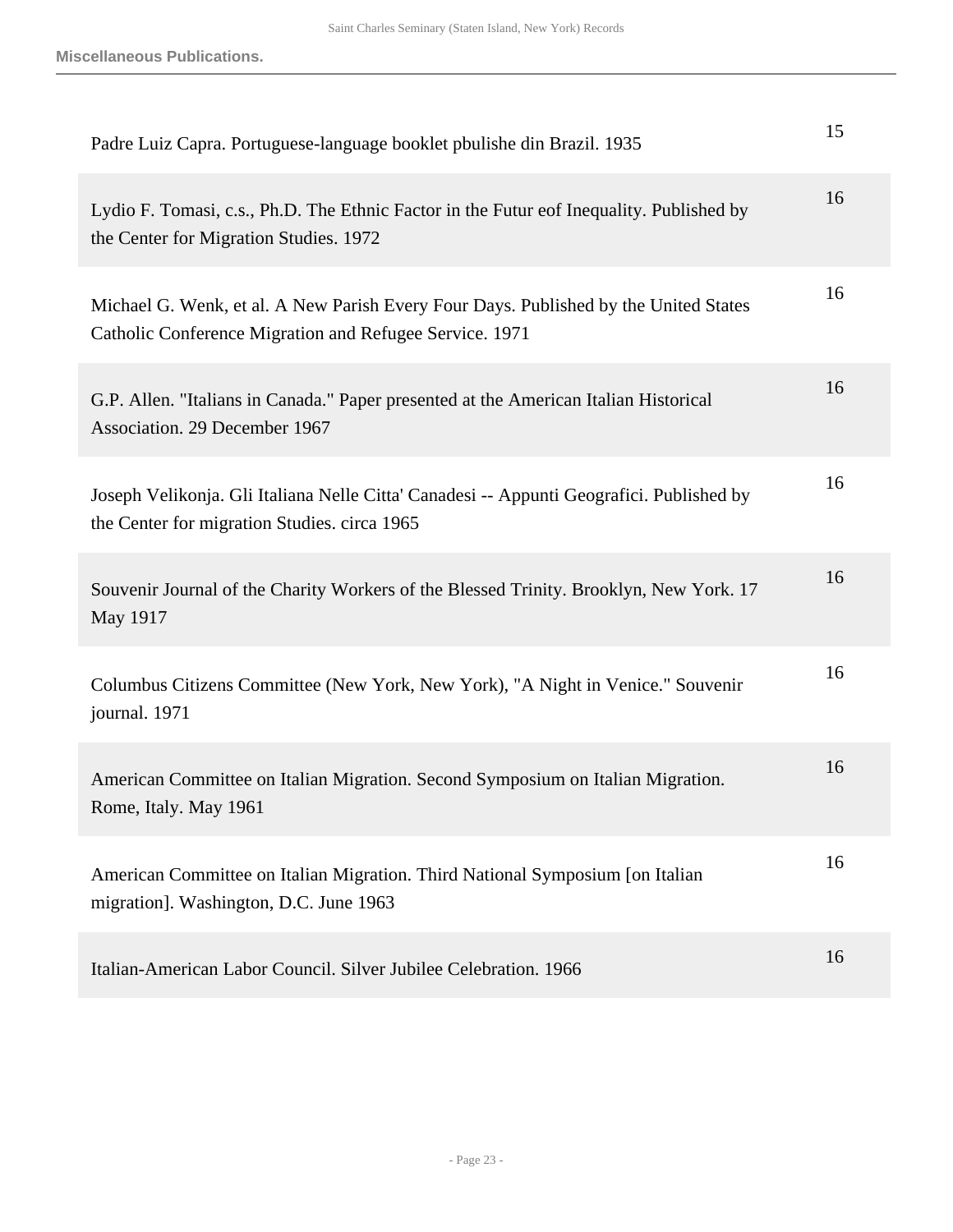<span id="page-23-0"></span>

|                                                                                                                                                             | <b>Box</b> |
|-------------------------------------------------------------------------------------------------------------------------------------------------------------|------------|
| <b>Press Releases and Related Data</b>                                                                                                                      |            |
| Our Lady of Mount Carmel (Bronx, New York). Golden Jubilee History/Journal.<br>Inscribed by the Most Rev. Joseph Pernicone to Giulivio Tessarolo, c.s. 1956 | 16         |
| Mario Francesconi, c.s. SOS Brasile. Biography of Pietro Colbachini, c.s.<br>(1845-1901). circa 1970                                                        | 16         |
| Scalabrini Fathers [Switzerland]. Insieme. Periodical. November 1971                                                                                        | 16         |
| Scalabrini Fathers [Australia]. Intercom. Periodical. March 1972                                                                                            | 16         |
| Scalabrini Fathers. Province of Saint Joseph [Argentina.] Voce d'Italia. Periodical about<br>the Scalabrinians' South American missions. June/July 1965     | 16         |
| Scalabrini Fathers. Province of Saint Joseph [Argentina]. Newsletter. October 1971                                                                          | 16         |
| Center for Migration Studies. Migration Today. January 1974                                                                                                 | 16         |
| Scalabrini Fathers. Raggazi in Gamba. Children's periodical published in Italy. December<br>1973                                                            | 16         |
| 75 Anos a Servico do Menor instituto Cristovao Colombo. Portuguese-language booklet<br>published in Brazil. 1970                                            | 16         |
| Waldemar Medical Research Foundation. Mexian Goia. Souvenir journal. 1971                                                                                   | 16         |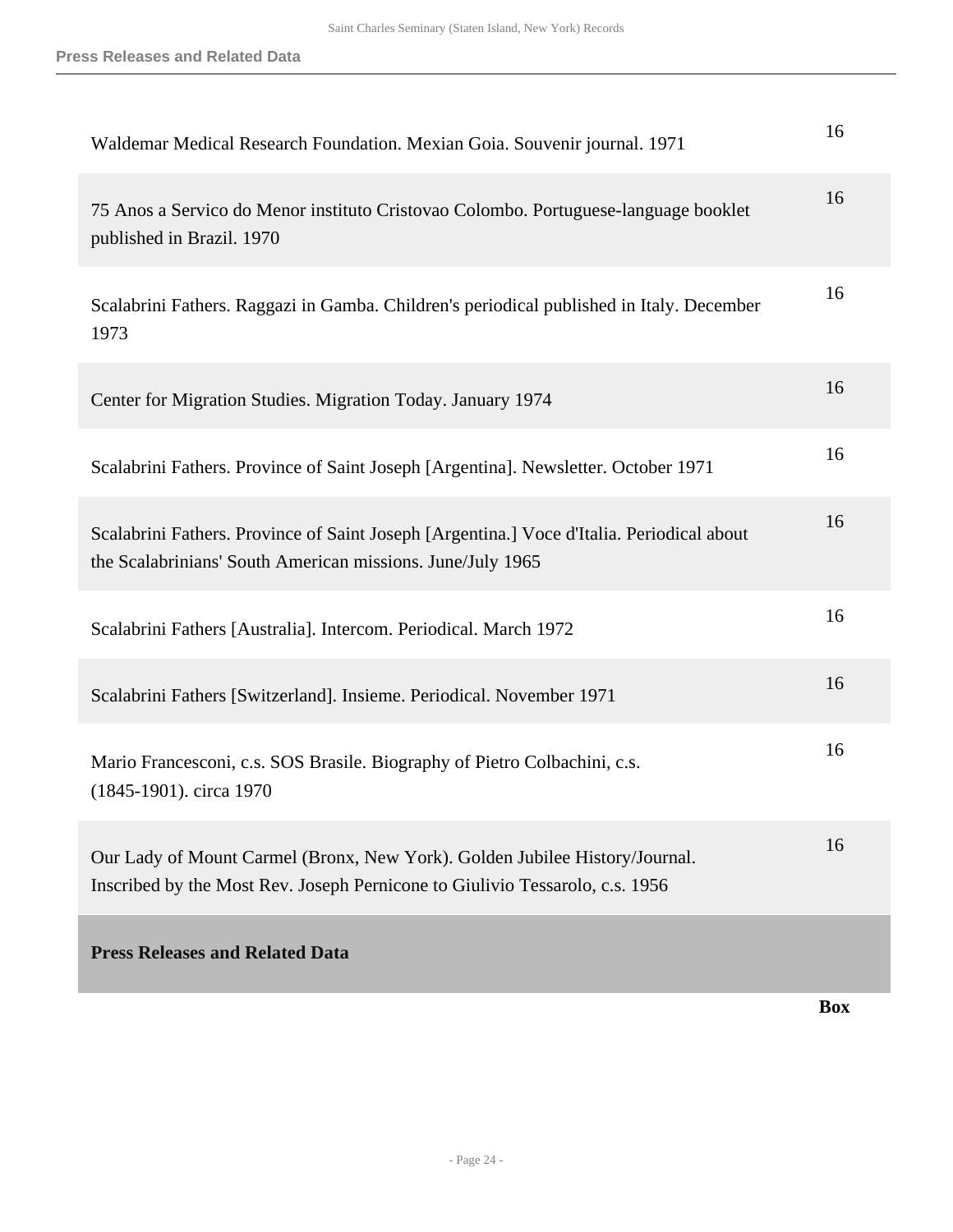| Fifthieth Anniversary of the Death of Bishop John Baptist Scalabrini.                 | 17 |
|---------------------------------------------------------------------------------------|----|
| Investiture Ceremonies fo Seminaries Entering Seminary.                               | 17 |
| Father Peitro Bandini and Tontitown.                                                  | 17 |
| Saint Frances Xavier Cabrini Feast Day.                                               | 17 |
| Ordination to the Diaconate or Priesthood.                                            | 17 |
| Groundbreaking Ceremonies for New Seminary Wing.                                      | 17 |
| Dedication Ceremony for New Seminary Wing.                                            | 17 |
| Departure Ceremonies for Priests.                                                     | 17 |
| Death of Adeodato Giovanni Cardinal Piazza, "Cardinal of the Emigrants."              | 17 |
| Seventieth Anniversary of the Founding of the Scalabrini Order.                       | 17 |
| Fifty-second and fifth-third anniversaries of Bishop John Baptist Scalabrini's Death. | 17 |
| Demolition of the Church of Saint Joachim.                                            | 17 |
| Madonna of the Emigrants.                                                             | 17 |
| Golden Jubilee of Saint Bartholomew's Church, Providence, Rhode Island.               | 17 |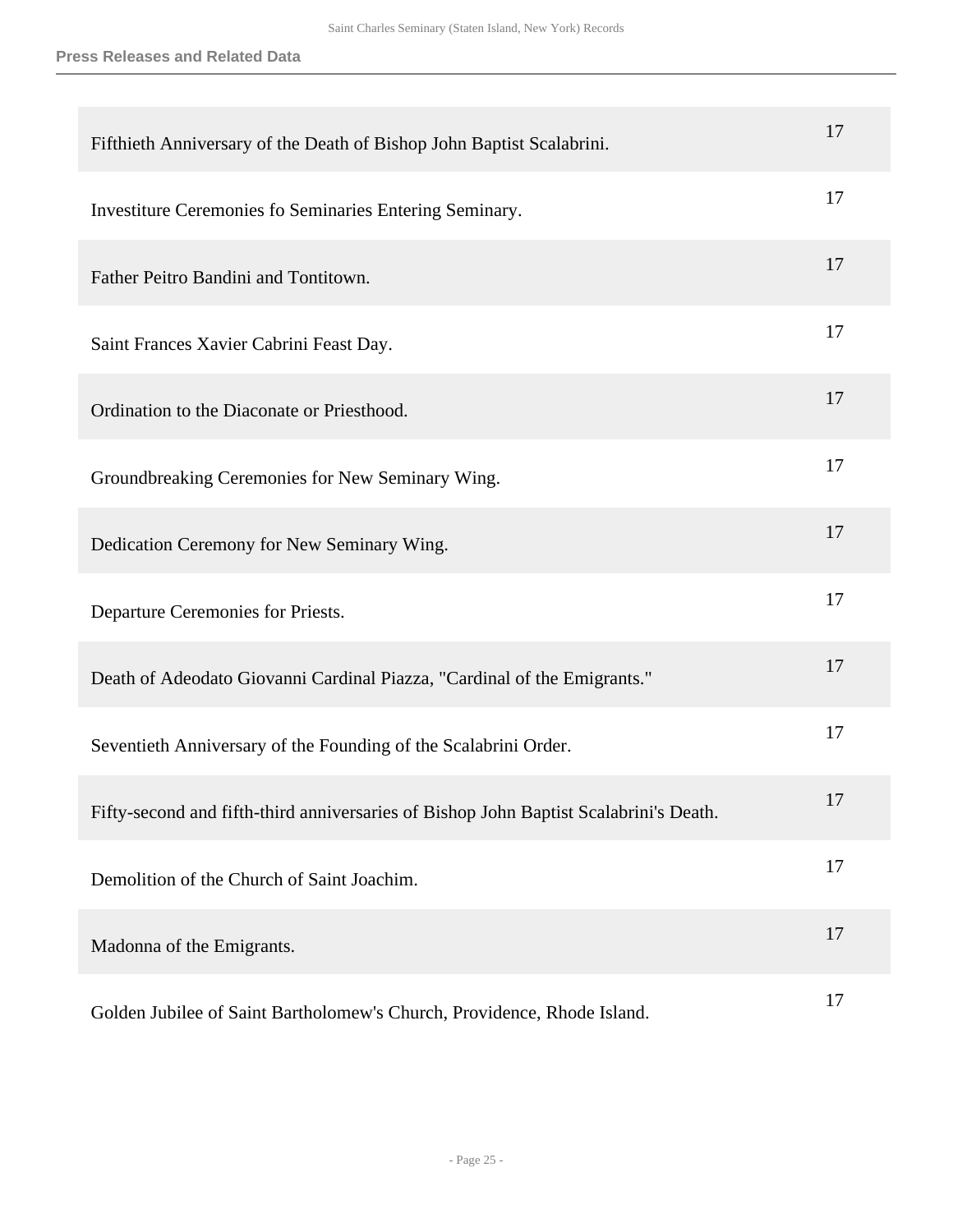<span id="page-25-0"></span>

| Scalabrini Order in Canada.                                                                                             | 17         |
|-------------------------------------------------------------------------------------------------------------------------|------------|
| Golden Jubilee of Saint Tarcicius Church, Framingham, Massachusetts.                                                    | 17         |
| Elevation of Samuel Cardinal Stritch to the Pro-Prefect of the Sacred Congregation for<br>the Propagation of the Faith. | 17         |
| Immigration.                                                                                                            | 17         |
| Silver Jubilee of the Elevation to the Episcopacy of Francis Cardinal Spellman.                                         | 17         |
| Golden Jubilee of Father James Buffo.                                                                                   | 17         |
| Silver Jubilee of Father Corrado Martellozzo.                                                                           | 17         |
| Dedication of Bishop Scalabrini Home for the Aged, North Kingston, Rhode Island.                                        | 17         |
| Bella V. Dodd: The Odyssey of an Emigrant.                                                                              | 17         |
| The Daughers of Isabella.                                                                                               | 17         |
| <b>Miscellaneous Documents</b>                                                                                          |            |
|                                                                                                                         | <b>Box</b> |
| Recording of the Dedication of Saint Charles Seminary.                                                                  | 18         |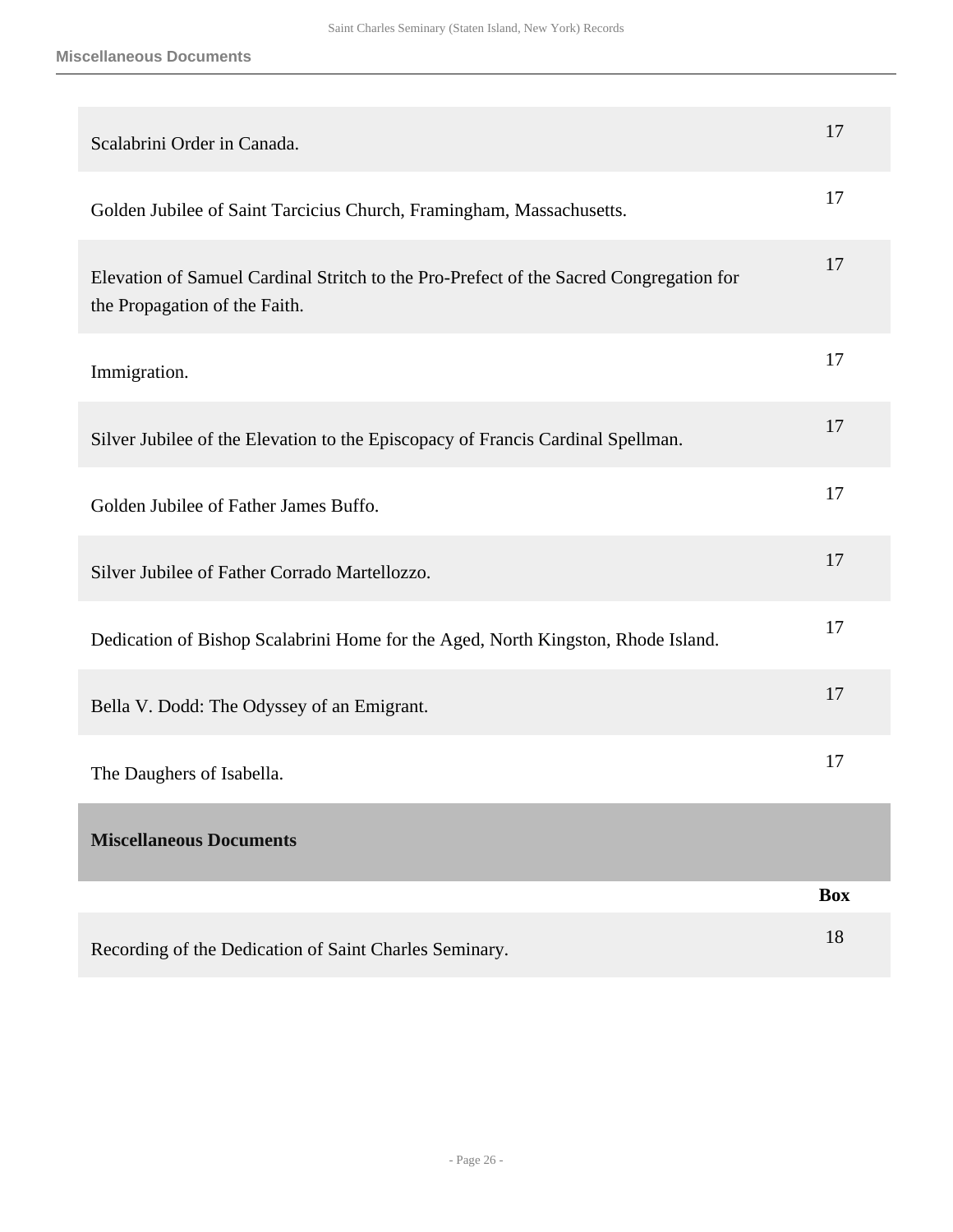| Unveiling of the Bust of Bishop John Baptist Scalabrini and Dedication of Addition to the<br>New Wing of the Seminary. 1955, 1958 | 18         |
|-----------------------------------------------------------------------------------------------------------------------------------|------------|
| Photographs from the Silver Jubilee of Saint Charles Seminary. 1973                                                               | 18         |
| Silver Jubilee of Saint Charles Seminary Journal.                                                                                 | 18         |
| Soccer Club. 1968-1970                                                                                                            | 18         |
| Italian Center of Staten Island. 1968-1971                                                                                        | 18         |
| Meeting Regarding Eastern Province Fathers Assigned to Non-Parochial Apostolic<br>Work. 13 and 26 July 1968                       | 18         |
| Provincial Assembly Reports and Evaluations Sheets. 1977                                                                          | 18         |
| Saint Charles Seminary. The Listening Heart. Notebook listing purchasers. 1956                                                    | 19         |
| Newspaper Clippings Concerning Bishop John Baptist Scalabrini. 1956-1958                                                          | 19         |
| Newspaper Clippings Concerning Scalabrini Churches and Institutions, particularly Saint<br>Joachim. 1955-1958                     | 19         |
| Newspaper Clippings Concerning Scalabrini Fathers and Other Activities. 1951-1958                                                 | 19         |
| Giuseppe Zappulla. circa 1930s                                                                                                    |            |
|                                                                                                                                   | <b>Box</b> |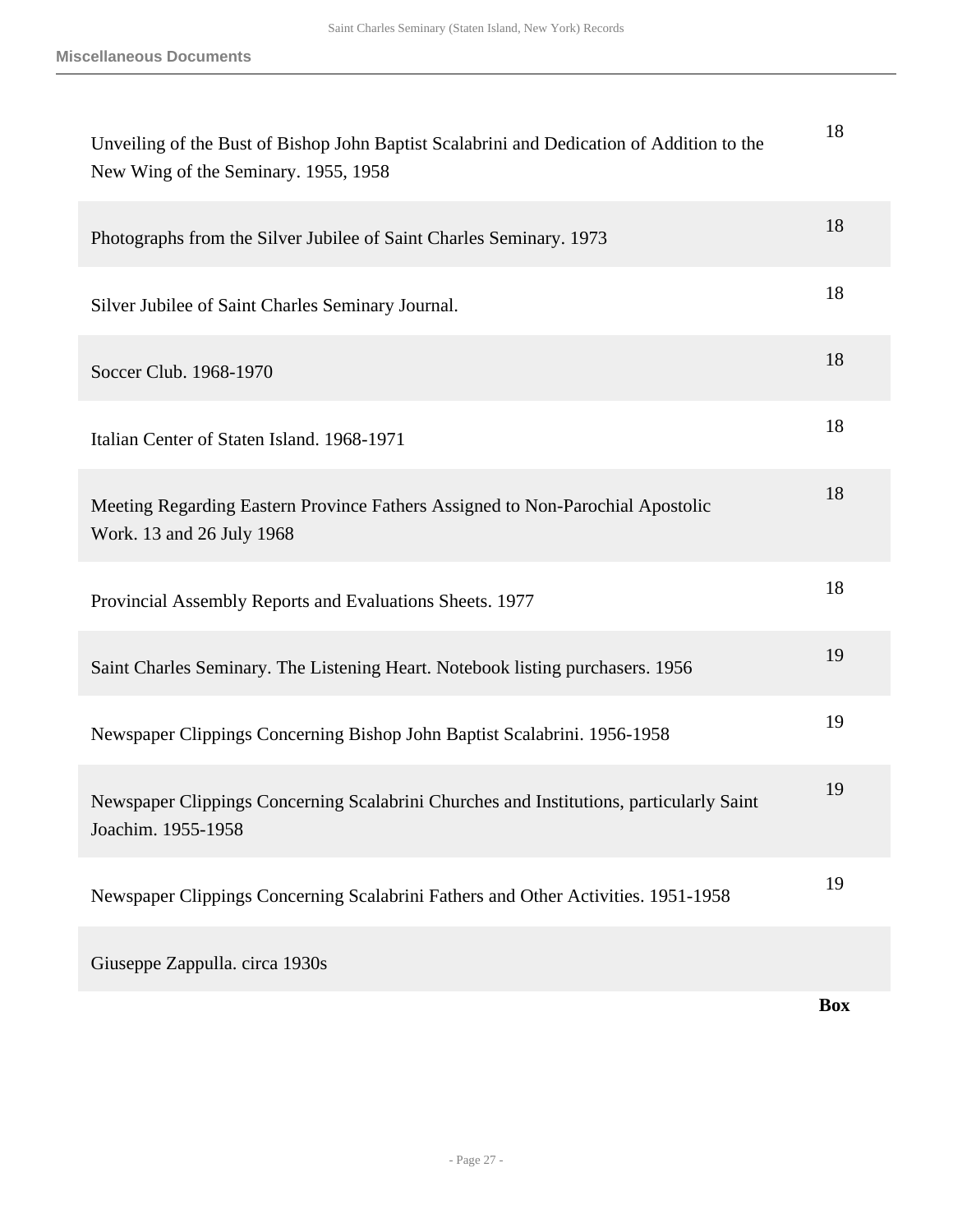| Arcieri, Giovanni, M.D., Alcmeone [medical journal] and letters from Giuseppe<br>Zappulla. 1956-1965                     | 20 |
|--------------------------------------------------------------------------------------------------------------------------|----|
| American Committee on Italian Migration 1955-1963                                                                        | 20 |
| Migration. 1955-1958                                                                                                     | 20 |
| Correspondence, including Lettes to Giulivo Tessarolo, c.s., and from Antionio Demo to<br>Giuseppe Sorrentino. 1914-1972 | 21 |
| Italian culture newsclippings. 1953-1960                                                                                 | 21 |
| Announcements and brochures. 1960-1969                                                                                   | 21 |
| Society of Saint Paul, "La Voce del Popolo" (Dearborn, Michigan). 1967                                                   | 21 |
| Newspapers, Miscellaneous. 1967                                                                                          | 21 |
| "The Globe" (Boston, Massachusetts). 21 September 1901                                                                   | 21 |
| Four-hundred-seventy-fifth anniversary of the discovery of America commemorative<br>coin. 1967                           | 21 |
| Four-hundred-seventy-ninth anniversary of the discovery of America (first federal<br>holiday). 1971                      | 21 |
| Correspondence concerning "Exsul Familia" to vincent Paoulucci, c.s., and Giulivo<br>Tessarolo, c.s. 1956-1957           | 22 |